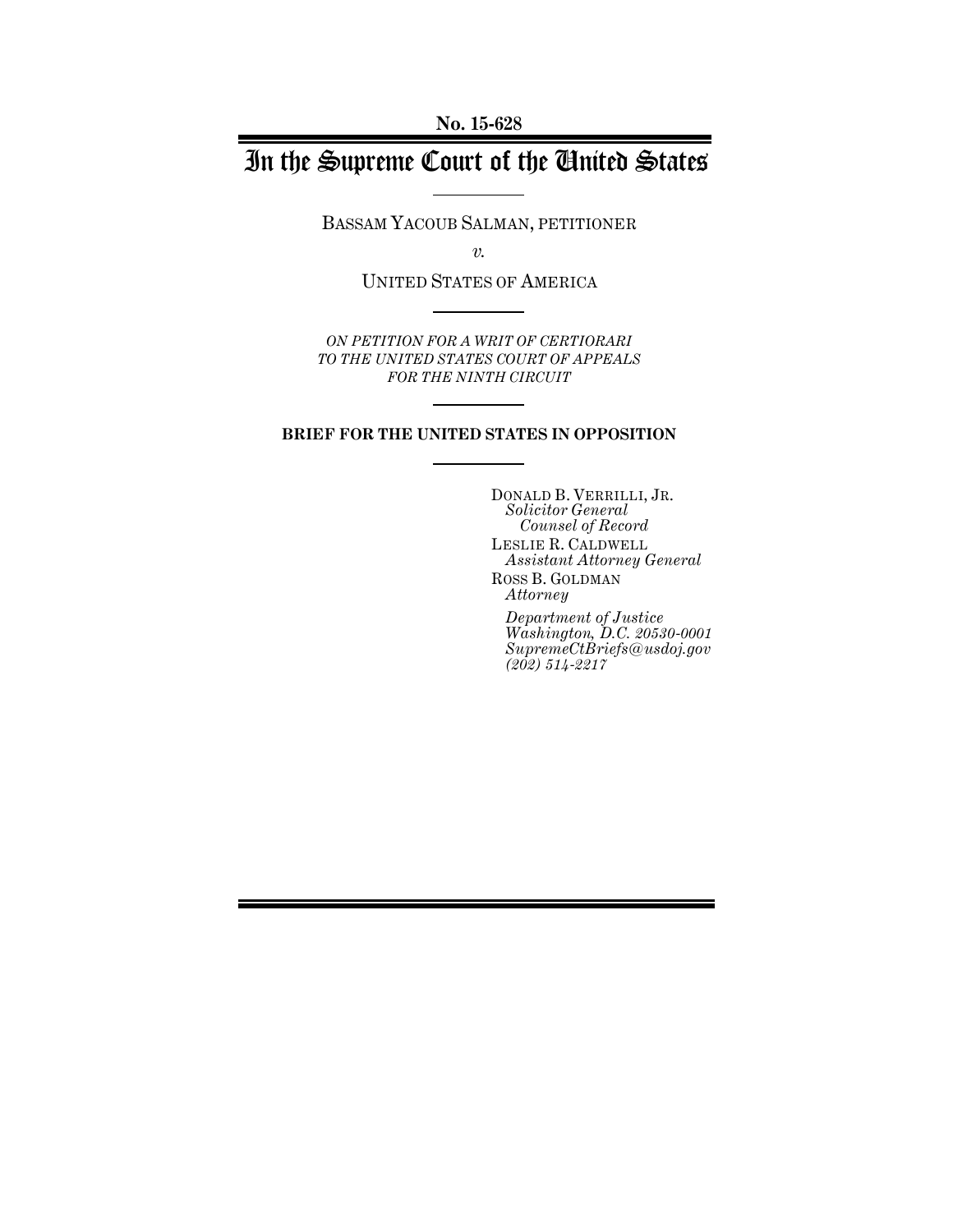1. Whether the court of appeals erred in applying *Dirks* v. *SEC*, 463 U.S. 646 (1983), to hold that an insider breaches his fiduciary duty and subjects himself to criminal insider-trading liability when he gifts confidential information to a trading relative or friend.

2. Whether the court of appeals erred in holding that the evidence in this case supported the district court's decision to give the jury a deliberate ignorance instruction.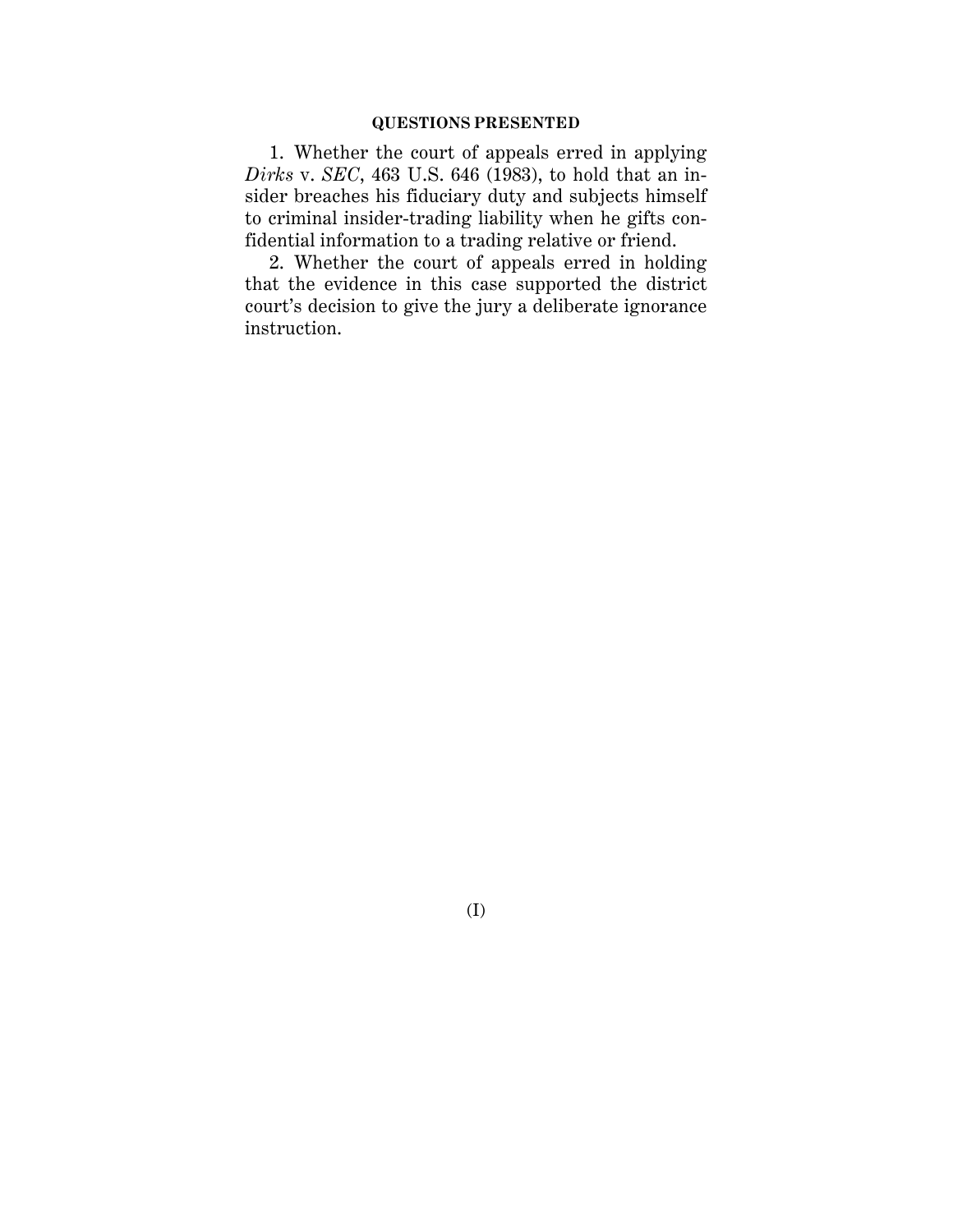### **TABLE OF CONTENTS**

Page

## **TABLE OF AUTHORITIES**

## Cases:

| Bateman Eichler, Hill Richards, Inc. v. Berner,        |
|--------------------------------------------------------|
|                                                        |
| Bourke v. United States, 133 S. Ct. 1794 (2013) 14     |
| Brooks v. United States, 133 S. Ct. 839 (2013)  14     |
|                                                        |
| Global-Tech Appliances, Inc. v. SEB S.A., 131 S.Ct.    |
|                                                        |
|                                                        |
| Richardson v. Marsh, 481 U.S. 200 (1987)  18           |
| SEC v. Holley, No. 11-cv-0205, 2015 WL 5554788         |
|                                                        |
| SEC v. McGinnis, No. 14-cv-6, 2015 WL 5643186          |
|                                                        |
| United States v. Brooks, 681 F.3d 678 (5th Cir. 2012), |
| cert. denied, 133 S. Ct. 836, 133 S. Ct. 837, and      |
|                                                        |
| United States v. Denson, 689 F.3d 21 (1st Cir. 2012),  |
|                                                        |
| United States v. Freeman, 434 F.3d 369                 |
|                                                        |
| United States v. Grant, 521 Fed. Appx. 841             |
|                                                        |
| United States v. Holloway, 731 F.2d 378                |
|                                                        |

(III)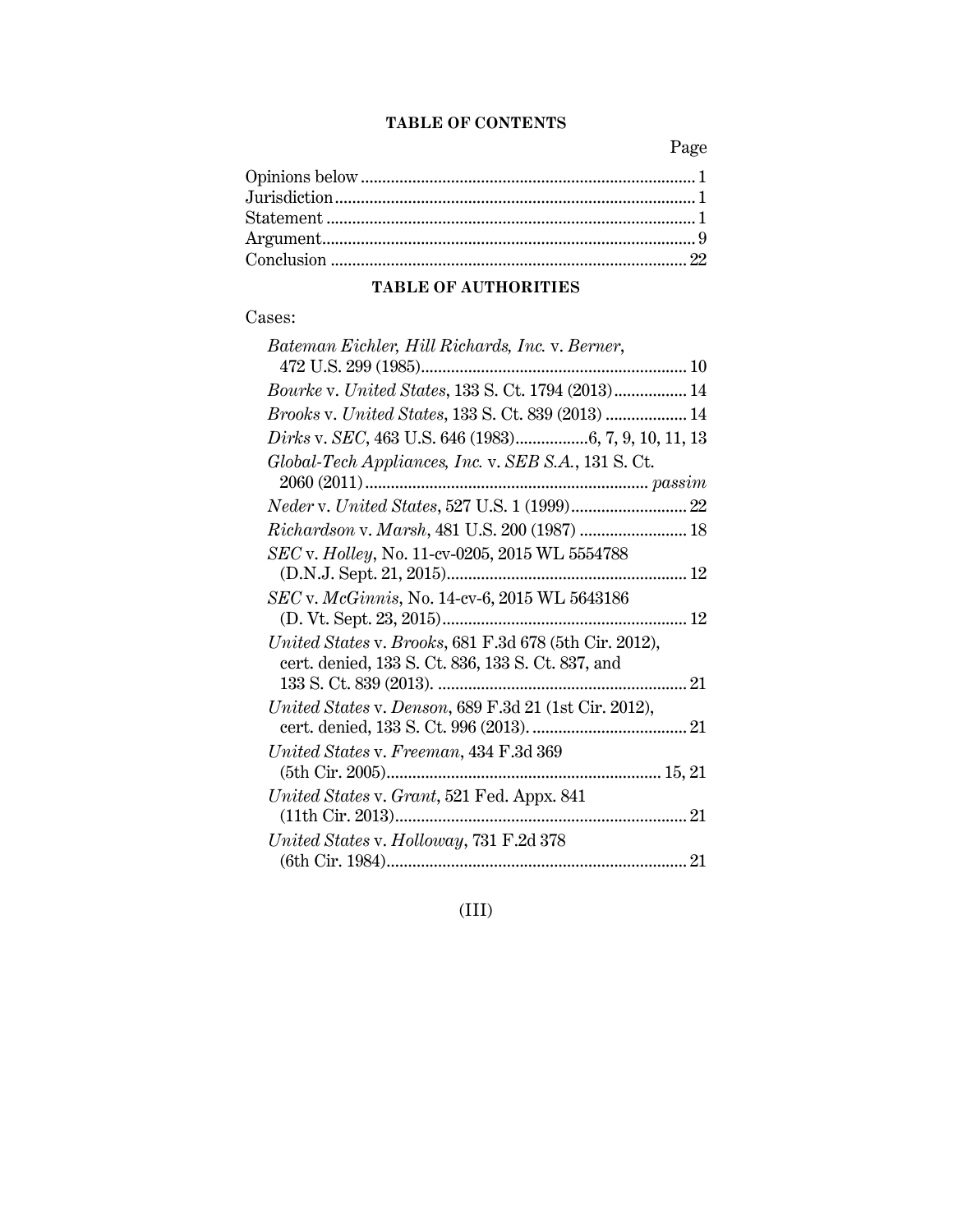| Page                                                      |
|-----------------------------------------------------------|
|                                                           |
|                                                           |
|                                                           |
| 2014), cert. denied, 136 S. Ct. 242 (2015) 5, 7, 11, 12   |
| United States v. Norton, 846 F.2d 521 (8th Cir. 1988)  20 |
| United States v. O'Hagan, 521 U.S. 642 (1997) 10          |
|                                                           |
|                                                           |
| (11th Cir. 1994), cert. denied, 515 U.S. 1145 (1995) 21   |
|                                                           |
|                                                           |
|                                                           |
| United States v. Scott, 159 F.3d 916 (5th Cir. 1998)  15  |
|                                                           |
| 2003), cert. denied, 541 U.S. 1044 (2004)  15             |
|                                                           |

Statutes and regulations:

| ${\bf 15 \; U.S.C.} \; {\bf 78j(b)}. \label{b} \vspace{-0.05in}$ |  |
|------------------------------------------------------------------|--|
|                                                                  |  |
|                                                                  |  |
|                                                                  |  |
|                                                                  |  |
| 17 C.F.R.:                                                       |  |
|                                                                  |  |
|                                                                  |  |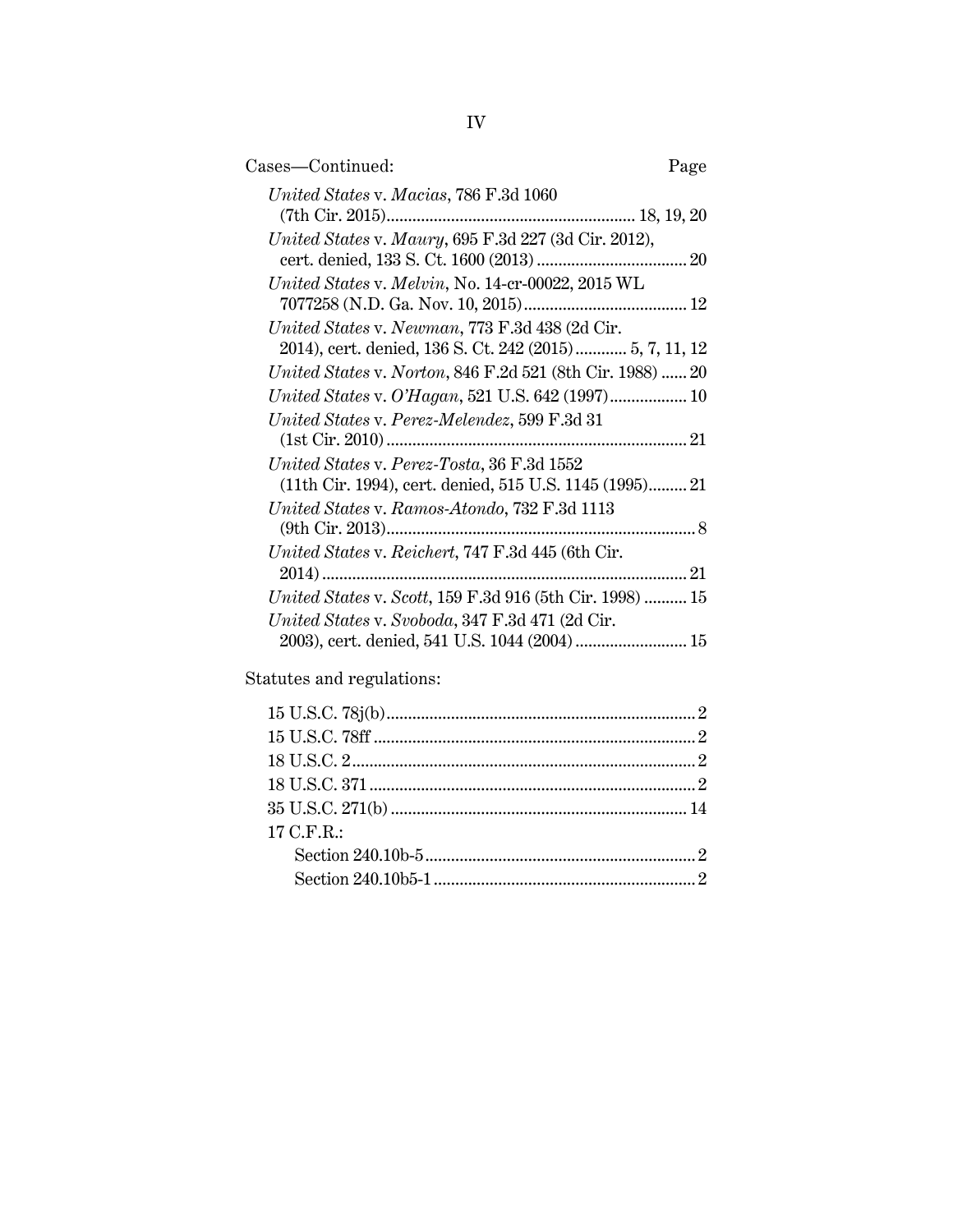| Regulation and rule—Continued: | Page |
|--------------------------------|------|
|                                |      |
|                                |      |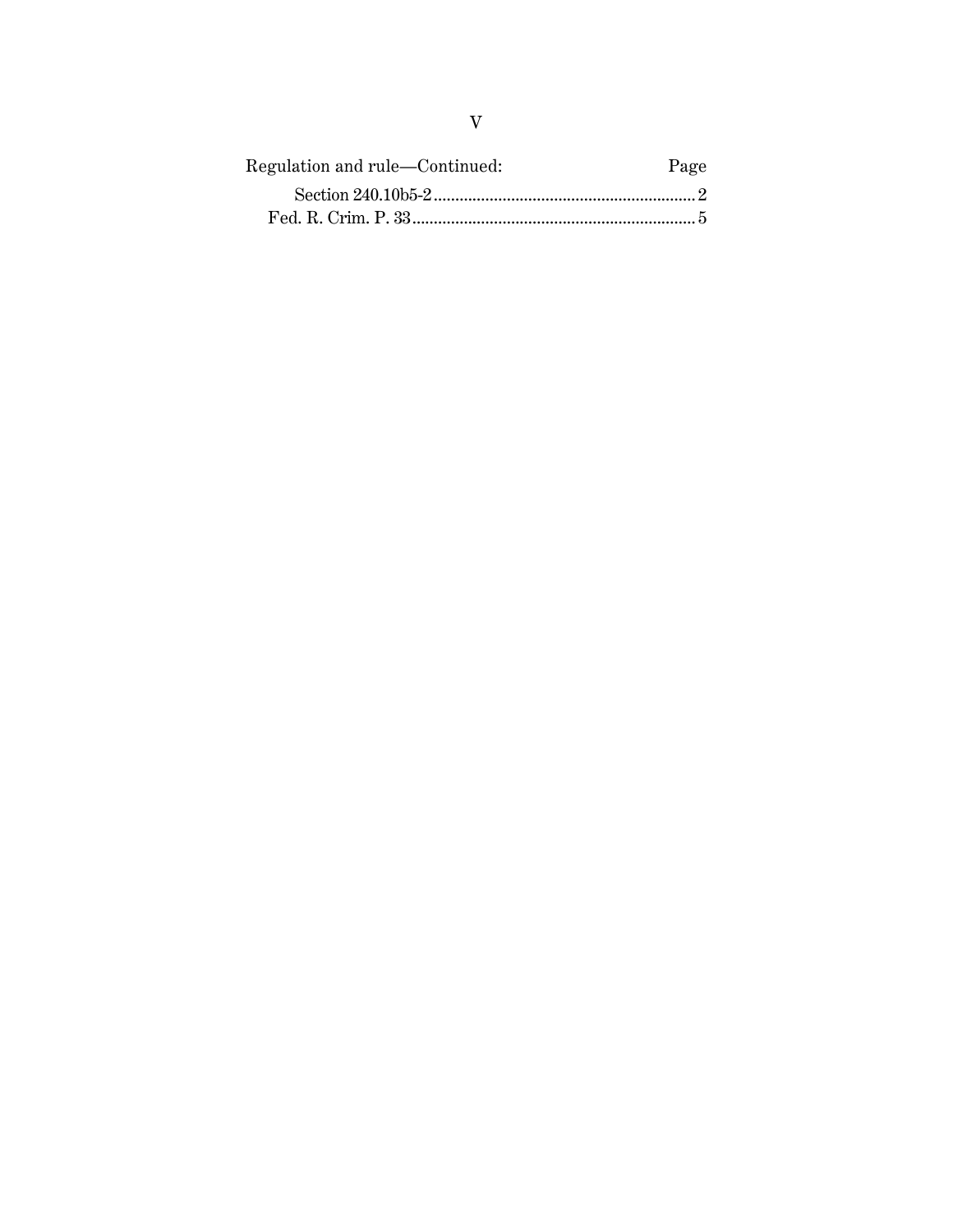## In the Supreme Court of the United States

No. 15-628

BASSAM YACOUB SALMAN, PETITIONER

*v.*

UNITED STATES OF AMERICA

*ON PETITION FOR A WRIT OF CERTIORARI TO THE UNITED STATES COURT OF APPEALS FOR THE NINTH CIRCUIT*

#### **BRIEF FOR THE UNITED STATES IN OPPOSITION**

#### **OPINIONS BELOW**

The court of appeals simultaneously issued a published opinion (Pet. App. 1-17), which is available at 792 F.3d 1087, and an unpublished opinion (Pet. App. 18-25), which is available at 2015 WL 4071557. The orders of the district court (Pet. App. 26-52) are not published in the Federal Supplement but are available at 2013 WL 6655176 and 2014 WL 2967424.

#### **JURISDICTION**

The judgment of the court of appeals was entered on July 6, 2015. A petition for rehearing was denied on August 13, 2015 (Pet. App. 53). The petition for a writ of certiorari was filed on November 10, 2015. The jurisdiction of this Court is invoked under 28 U.S.C. 1254(1).

#### **STATEMENT**

Following a jury trial in the United States District Court for the Northern District of California, peti-

(1)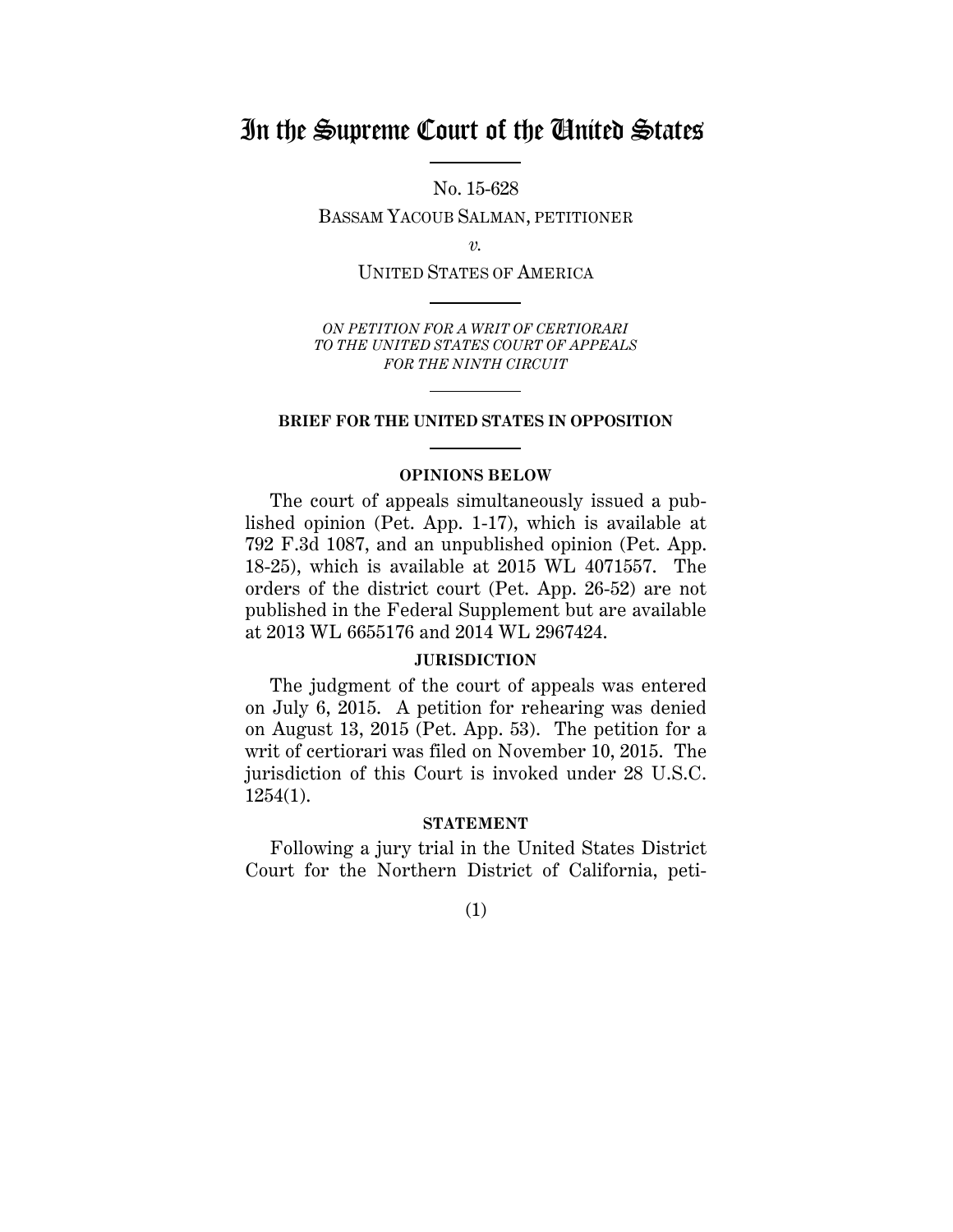tioner was convicted of conspiracy to commit securities fraud, in violation of 18 U.S.C. 371, and securities fraud, in violation of 15 U.S.C. 78j(b) and 78ff, 17 C.F.R. 240.10b-5, 240-10b5-1, and 240.10b5-2, and 18 U.S.C. 2. Am. Judgment 1. He was sentenced to 36 months of imprisonment, to be followed by three years of supervised release. *Id.* at 2-3. The court of appeals affirmed. Pet. App. 1-25.

1. a. In 2002, Maher Kara (Maher) began working in the healthcare investment banking group at Citigroup. Pet. App. 4. In 2004, Maher began conveying to his older brother Michael Kara (Michael) confidential corporate information gleaned in the course of performing that job. *Ibid.* 

Maher suspected that Michael was trading on the confidential information, although Michael initially denied it. Pet. App. 4. But as time passed, "Michael became more brazen and more persistent in his requests for inside information, and Maher knowingly obliged." *Ibid.* Between 2004 and 2007, Maher regularly shared with Michael "information about upcoming mergers and acquisitions of and by Citigroup clients." *Ibid.*

Throughout that period, Maher and Michael "enjoyed a close and mutually beneficial relationship." Pet. App. 6. Michael helped pay Maher's college tuition, "stood in for their deceased father at Maher's wedding," and taught Maher basic science to aid Maher in his work on healthcare issues at Citigroup. *Ibid.* Maher, in turn, "loved his brother very much," and he disclosed confidential corporate information to Michael to "'benefit him' and to 'fulfill[] whatever needs he had.'" *Ibid.* For instance, on one occasion Michael called Maher asking for a "favor" and for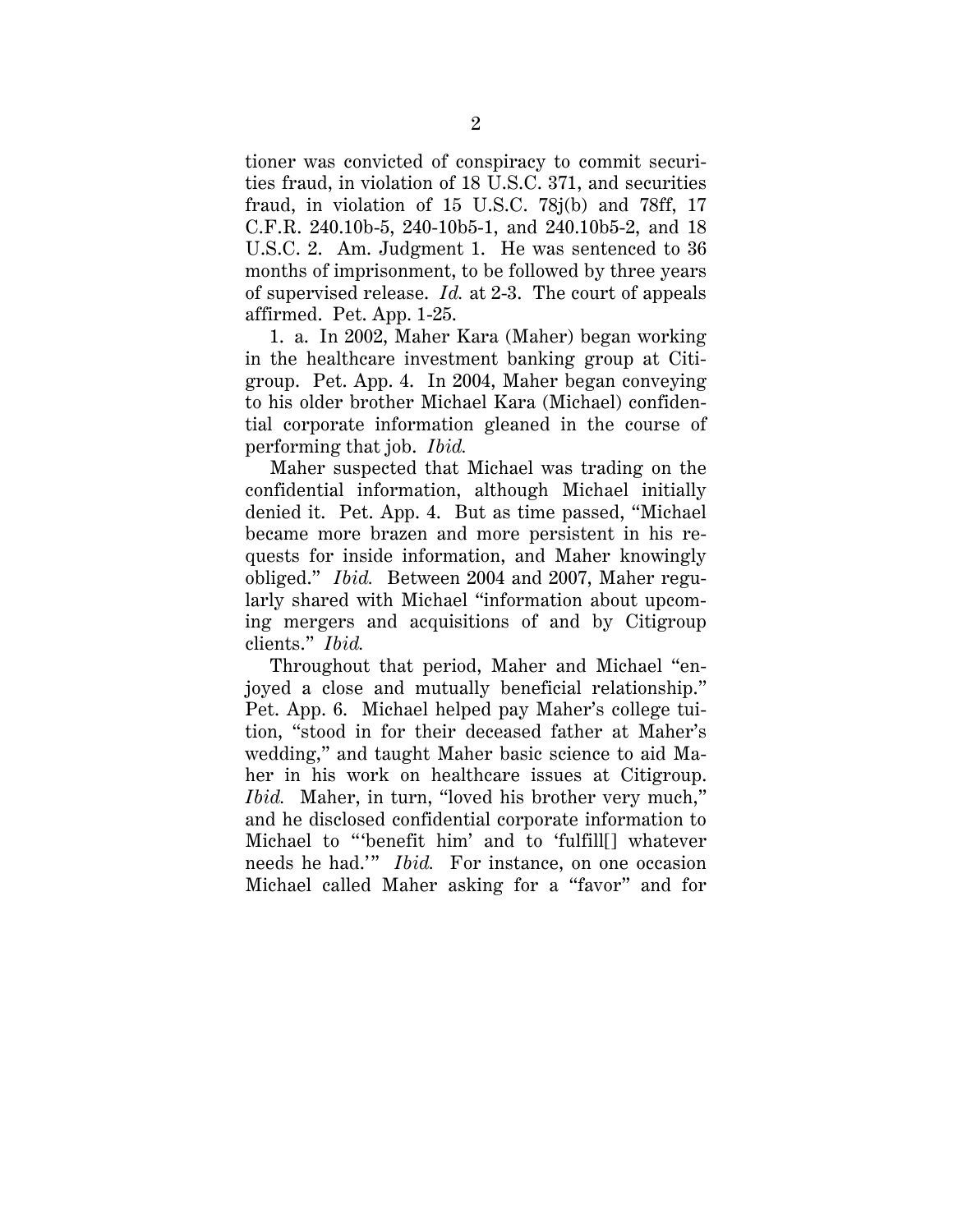"information"; when Michael refused Maher's offer of money, Maher tipped him about an upcoming acquisition. *Ibid.*

b. In 2003, Maher became engaged to marry petitioner's sister. Pet. App. 4. The Kara and Salman families—and Michael and petitioner in particular formed a warm relationship. *Id.* at 4-5. In the fall of 2004, Michael began sharing with petitioner the inside information obtained from Maher. *Id.* at 5. Michael also advised petitioner to trade on that information, as Michael himself was doing. *Ibid.*

Petitioner took that advice. But rather than trade through his own brokerage account, he "arranged to deposit money, via a series of transfers through other accounts, into a brokerage account held jointly in the name of his wife's sister and her husband, Karim Bayyouk." Pet. App. 5. Petitioner conveyed the inside information to Bayyouk, who executed the trades, and the two split the trading profits—an amount that ultimately totaled approximately \$1.7 million. *Id.* at 5, 19. "On numerous occasions," Bayyouk and Michael "executed nearly identical trades in securities issued by Citigroup clients shortly before the announcement of major transactions." *Id.* at 5.

c. Petitioner "knew full well that Maher Kara was the source of the information" that formed the basis for those trades. Pet. App. 5. Michael testified that he told petitioner "directly" at the outset that Maher was providing the information. *Ibid.* And in 2005, Michael saw papers on petitioner's desk relating to the trading and angrily warned petitioner to be careful with the information "because it was coming from Maher." *Id.* at 5-6. Petitioner agreed on the need to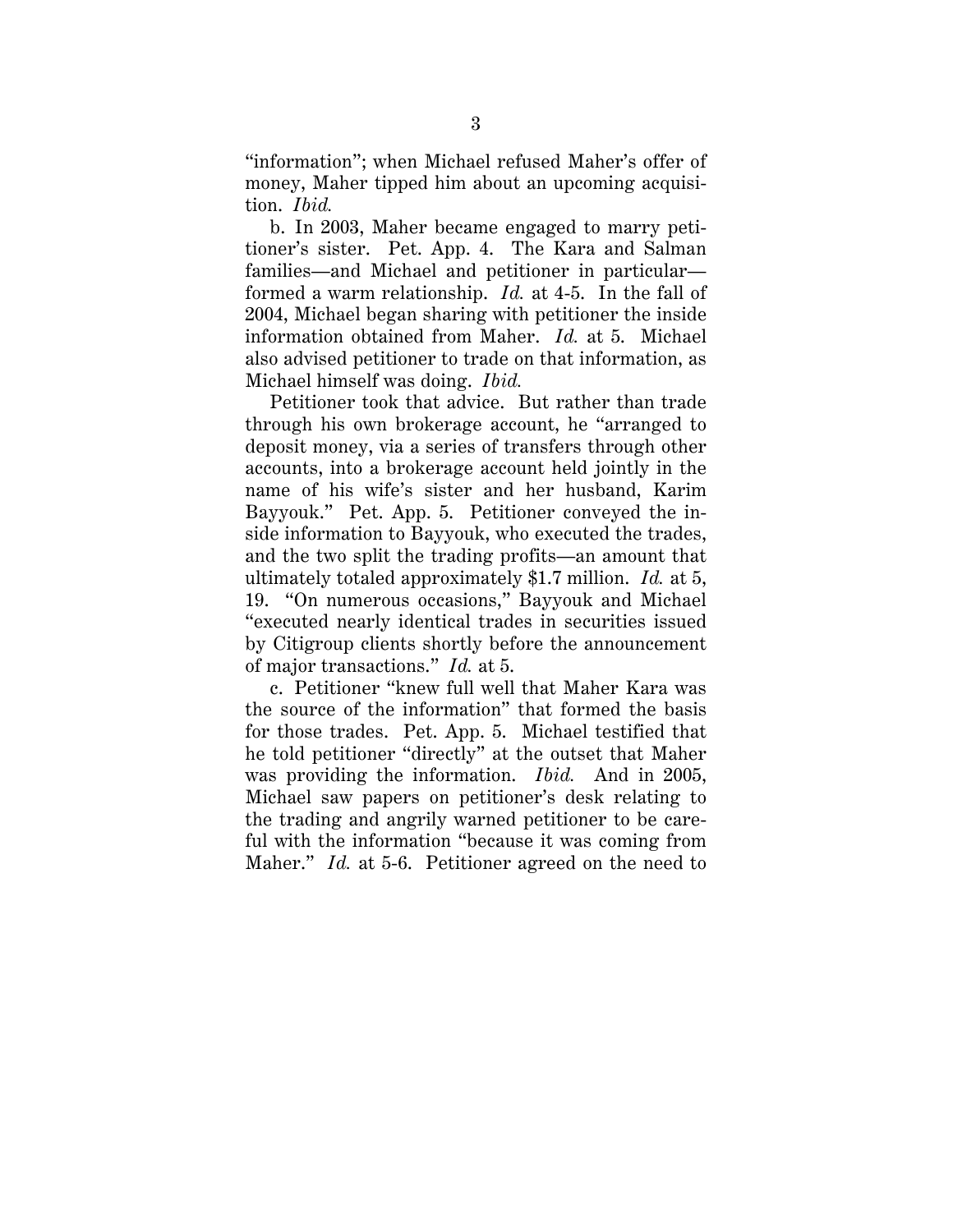"protect" Maher and promised to shred the papers. *Id.* at 6.

Petitioner also knew about the deep affection between Maher and Michael. Pet. App. 6. The Kara and Salman families were closely intertwined, and petitioner "would have had ample opportunity to observe Michael and Maher's interactions at their regular family gatherings." *Ibid.* And petitioner attended Maher's wedding, where Michael brought Maher to tears by giving a toast describing "how he spoke to [Maher] nearly every day" and explaining that Maher was "his 'mentor,' his 'private counsel,' and 'one of the most generous human beings he knows.'" *Id.* at 6-7.

2. Petitioner was charged with one count of conspiracy to commit securities fraud and four counts of securities fraud. The district court instructed the jury that petitioner could be found guilty of securities fraud only if the government established beyond a reasonable doubt that petitioner knew that he was trading on the basis of inside information and that the information had been improperly disclosed by an insider (Maher) for personal benefit. See Pet. App. 58-60.

As to the meaning of "personal benefit," the district court explained to the jury that "[p]ersonal benefit includes not only monetary gain \* \* \* but also a reputational benefit or the benefit one would obtain from simply making a gift of confidential information to a trading relative or friend. The benefit does not need to be financial or tangible in nature; it could include, for example, \* \* \* making a gift of confidential information to a trading relative or friend." Pet. App. 61-62.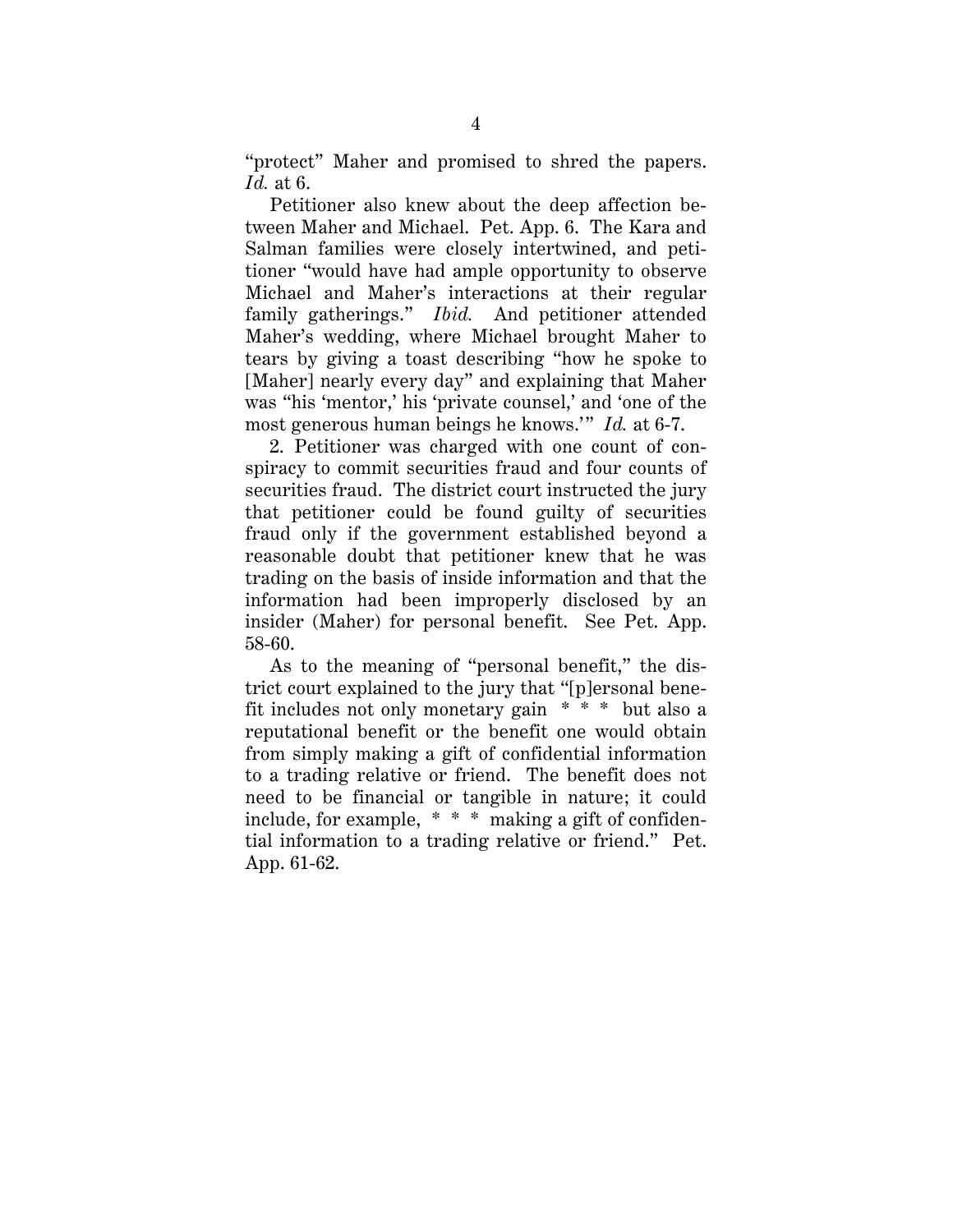As to petitioner's knowledge, the district court gave an "actual knowledge" instruction as well as a deliberate ignorance instruction. The court explained deliberate ignorance by charging the jury that "[y]ou may find that the defendant acted knowingly if you find beyond a reasonable doubt that the defendant: (1) was aware of a high probability that he obtained information that had been disclosed in violation of a duty of trust and confidence, and (2) deliberately avoided learning the truth." Pet. App. 60. The court cautioned the jury, however, that "[y]ou may not find such knowledge \* \* \* if you find that the defendant actually believed that the information he obtained was not disclosed in violation of a duty of trust and confidence, or if you find that the defendant was simply careless or reckless." *Ibid.*

3. The jury found petitioner guilty on all counts. Pet. App. 7. Petitioner moved for a new trial under Federal Rule of Criminal Procedure 33, arguing that the deliberate ignorance instruction was improper and that the government adduced insufficient evidence that Maher personally benefited from disclosing the inside information. *Id.* at 34-52. The district court denied the motion. *Ibid.* Petitioner subsequently moved for release pending appeal on the ground that the deliberate ignorance instruction was improper; the court denied that motion as well. *Id.* at 26-33.

4. In two separate, contemporaneously filed opinions, the court of appeals affirmed.

a. In a published opinion, the court of appeals rejected petitioner's argument, based on the Second Circuit's decision in *United States* v. *Newman*, 773 F.3d 438 (2d Cir. 2014), cert. denied, 136 S. Ct. 242 (2015), that "the evidence was insufficient to find ei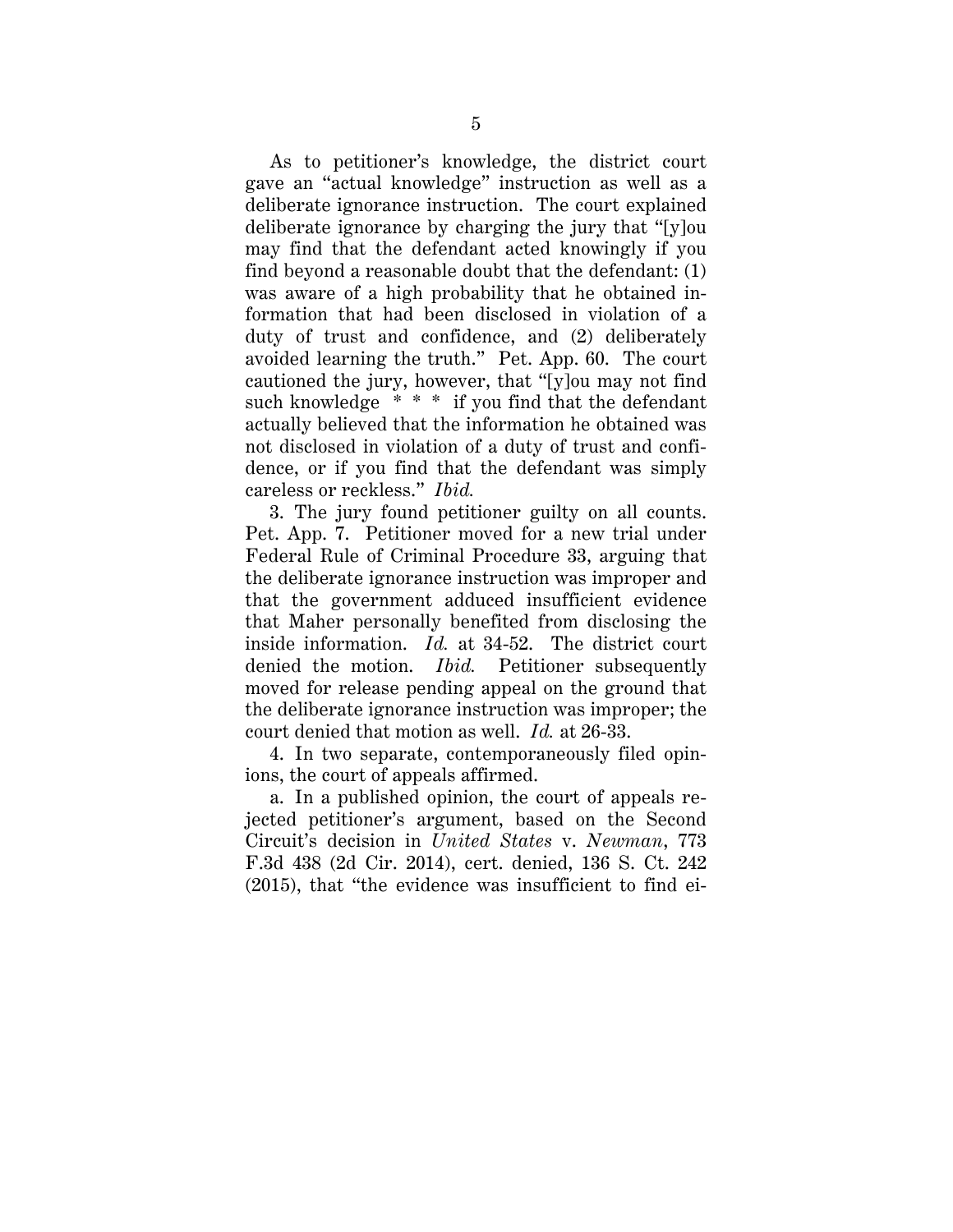ther that Maher Kara disclosed the information to Michael Kara in exchange for a personal benefit, or, if he did, that [petitioner] knew of such benefit." Pet. App. 9.

The court of appeals explained that, under this Court's decision in *Dirks* v. *SEC*, 463 U.S. 646 (1983), a "tippee" who receives confidential inside information is liable if "the insider personally will benefit, directly or indirectly, from his disclosure" and "the tippee knows or should know that there has been such a breach" of fiduciary duty. Pet. App. 11 (brackets omitted) (quoting *Dirks*, 463 U.S. at 660-662). As to the existence of personal benefit to Maher, the court of appeals emphasized the statement in *Dirks* that an insider personally benefits from disclosing confidential information when he "makes a gift of confidential information to a trading relative or friend." *Id.* at 11- 12 (emphasis omitted) (quoting *Dirks*, 463 U.S. at 664). The court found that "Maher's disclosure of confidential information to Michael, knowing that he intended to trade on it, was precisely the 'gift of confidential information to a trading relative' that *Dirks* envisioned." *Id.* at 12 (quoting *Dirks*, 463 U.S. at 664); see *ibid.* (noting that Maher testified he tipped Michael to "benefit" him and to "fulfill whatever needs he had") (brackets omitted). And as to petitioner's knowledge of the personal benefit to Maher, the court noted Michael's testimony "that he directly told [petitioner] that it was Michael's brother Maher who was, repeatedly, leaking the inside information that Michael then conveyed to [petitioner], and that [petitioner] later agreed that they had to 'protect' Maher from exposure." *Ibid.* The court stated that, given "the Kara brothers' close relationship, [petitioner] could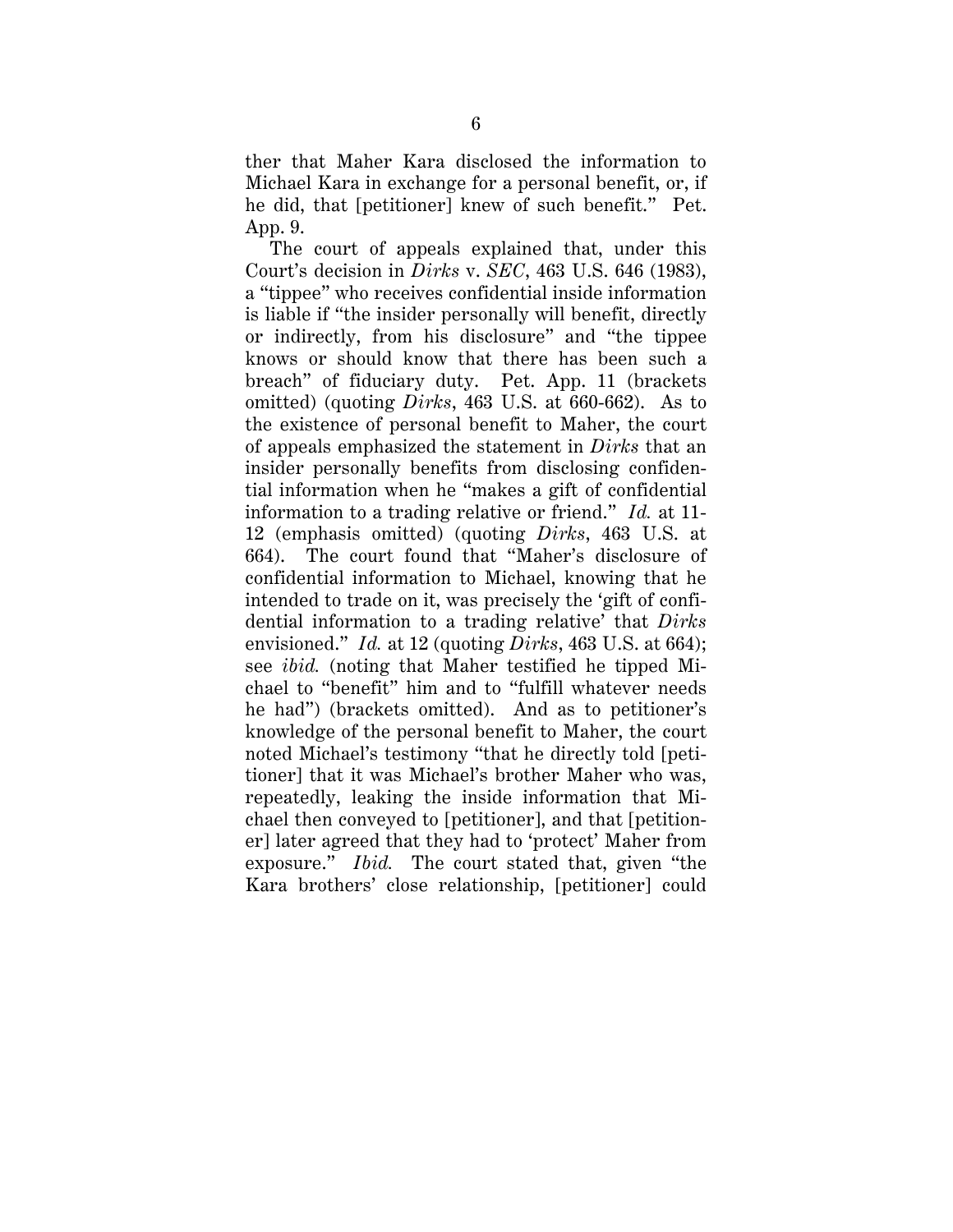readily have inferred Maher's intent to benefit Michael." *Ibid.* Accordingly, the court concluded, "there can be no question that, under *Dirks*, the evidence was sufficient for the jury to find that Maher disclosed the information in breach of his fiduciary duties and that [petitioner] knew as much." *Ibid.*

The court of appeals then addressed *Newman*, which stated that "to the extent *Dirks* suggests that a personal benefit may be inferred from a personal relationship between the tipper and tippee, such an inference is impermissible in the absence of proof of a meaningfully close personal relationship that generates an exchange that is objective, consequential, and represents at least a potential gain of a pecuniary or similarly valuable nature." 773 F.3d at 452. The court rejected petitioner's argument that "because there is no evidence that Maher received any such tangible benefit in exchange for the inside information, or that [petitioner] knew of any such benefit, the Government failed to carry its burden." Pet. App. 15. "To the extent *Newman* can be read to go so far," the court stated, that decision would "depart from the clear holding of *Dirks*." *Id.* at 15-16 (citing *Dirks*, 463 U.S. at 664).

The court of appeals also noted that the evidence of securities fraud in this case was clear and direct. See Pet. App. 17. The court observed that "the evidence that Maher Kara breached his fiduciary duties could not have been more clear, and the fact that the disclosed information was market-sensitive \* \* \* was obvious on its face." *Id.* at 16; see *ibid.* ("the Government presented direct evidence that the disclosure was intended as a gift of market-sensitive information"). In addition, in the court's view, "the jury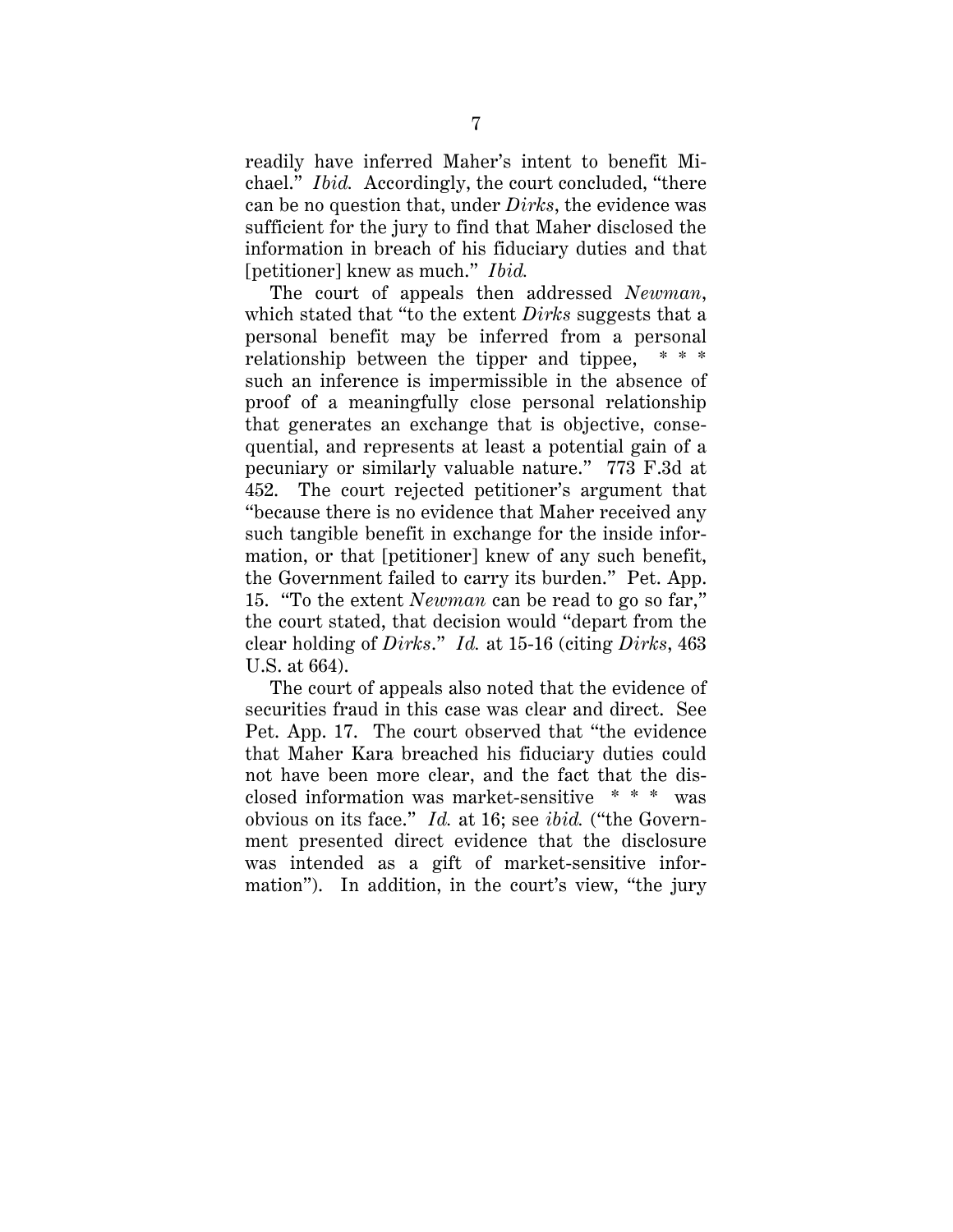could easily have found that, as a close friend and member (through marriage) of the close-knit Kara clan, [petitioner] must have known that, when Maher gave confidential information to Michael, he did so with the intention to benefit a close relative." *Id.* at 17 (internal quotation marks omitted).

b. In an unpublished opinion, the court of appeals rejected petitioner's argument that under *Global-Tech Appliances, Inc.* v. *SEB S.A.*, 131 S. Ct. 2060 (2011), "a deliberate ignorance instruction was not warranted because the Government presented no evidence that [petitioner] took any deliberate action to avoid learning the source of Michael Kara's tips." Pet. App. 23- 25. [1](#page-12-0) The court explained that *Global-Tech* "did not alter the standard for deliberate ignorance; rather, it imported the well-established criminal standard into the civil context." *Id.* at 24. The court concluded that, consistent with *Global-Tech*, a failure to investigate "under circumstances where a reasonable person would make further inquiries" can raise the inference that the defendant took a "deliberate action" to avoid learning the truth. *Ibid.* (citing *United States* v. *Ramos-Atondo*, 732 F.3d 1113, 1119 (9th Cir. 2013)).

In this case, the court of appeals concluded, "if the jury believed that [petitioner] did not actually know that the information was coming from Maher Kara, then it could rationally have concluded that the reason he did not know was that he deliberately refrained from asking." Pet. App. 25. The court explained that the highly suspicious circumstances "ampl[y]" indicated such a deliberate course of action: petitioner was

<span id="page-12-0"></span><sup>&</sup>lt;sup>1</sup> *Global-Tech* refers to "willful blindness," see 131 S. Ct. at 2070; the court of appeals referred to the same concept as "deliberate ignorance." This brief uses those terms interchangeably.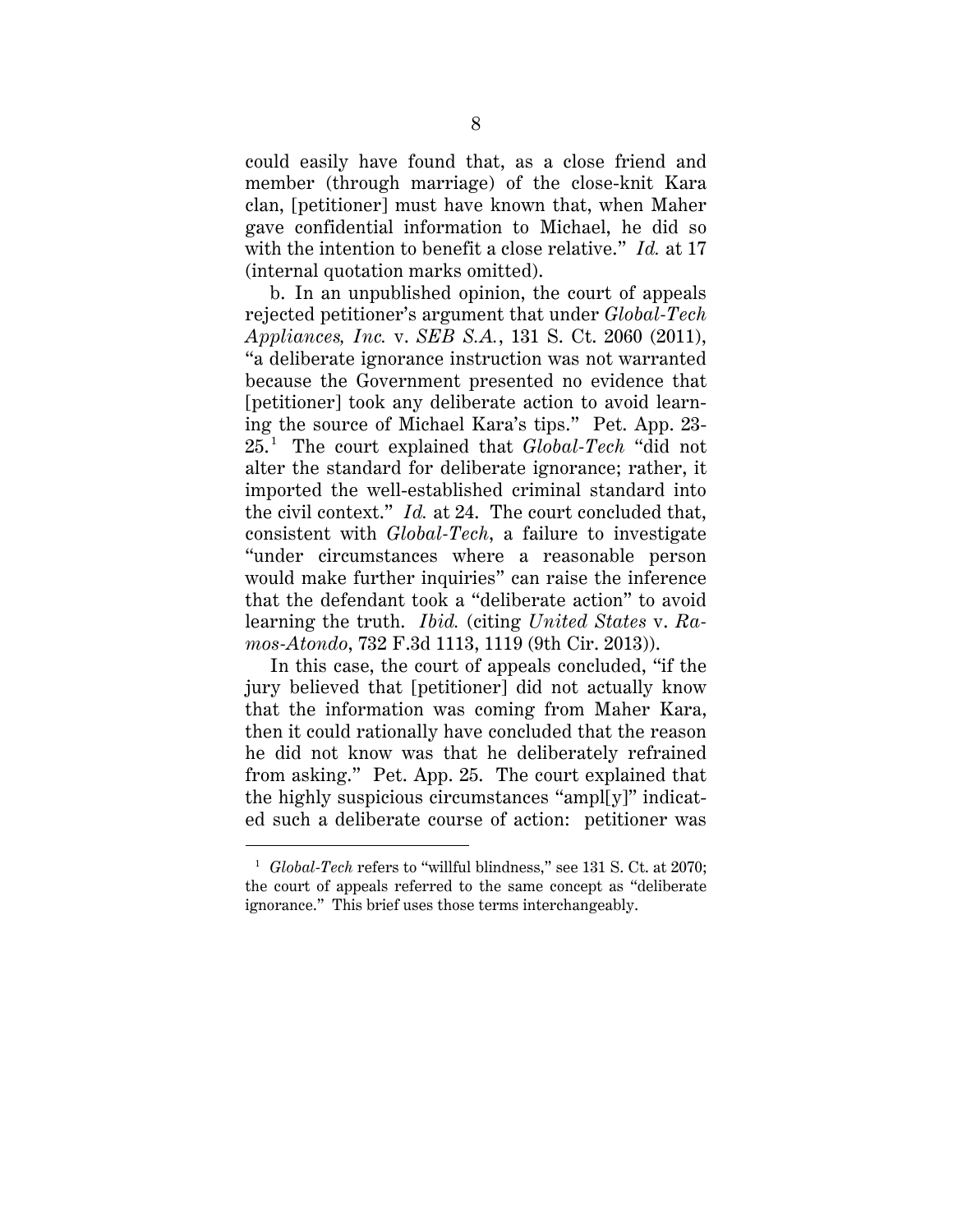"investing large sums of money on short notice, in companies in which he had never invested previously," *id.* at 24-25; the information he was receiving was "highly accurate" and "inherently proprietary in nature," thereby "suggesting that it came from a source with inside access to the various companies," *id.* at 25; and petitioner "knew the Kara family well," indicating "that he was aware of Maher's employment at Citigroup and of the Kara brothers' close relationship," *ibid.*

#### **ARGUMENT**

Petitioner argues that the Court should grant review to resolve a conflict over what constitutes "personal benefit" for purposes of establishing criminal insider-trading liability (Pet. 11-15), and to confirm that deliberate ignorance exists only if a defendant takes deliberate actions to avoid learning the relevant facts (Pet. 15-21). Further review of the decision below is not warranted. This Court recently declined to review the "personal benefit" issue, and no different result is warranted here—particularly because the decision of the court of appeals on that issue is correct and fully consistent with this Court's decision in *Dirks* v. *SEC*, 463 U.S. 646 (1983). The court of appeals also correctly held that a deliberate ignorance instruction is proper when the evidence can give rise to an inference that the defendant deliberately avoided learning the truth, and its decision on that point does not conflict with any decision of this Court or another court of appeals.

1. a. In *Dirks*, this Court addressed the scope of "tipper-tippee" insider-trading liability—that is, liability that arises from an insider's disclosure of confidential corporate information to others who "exploit[]" it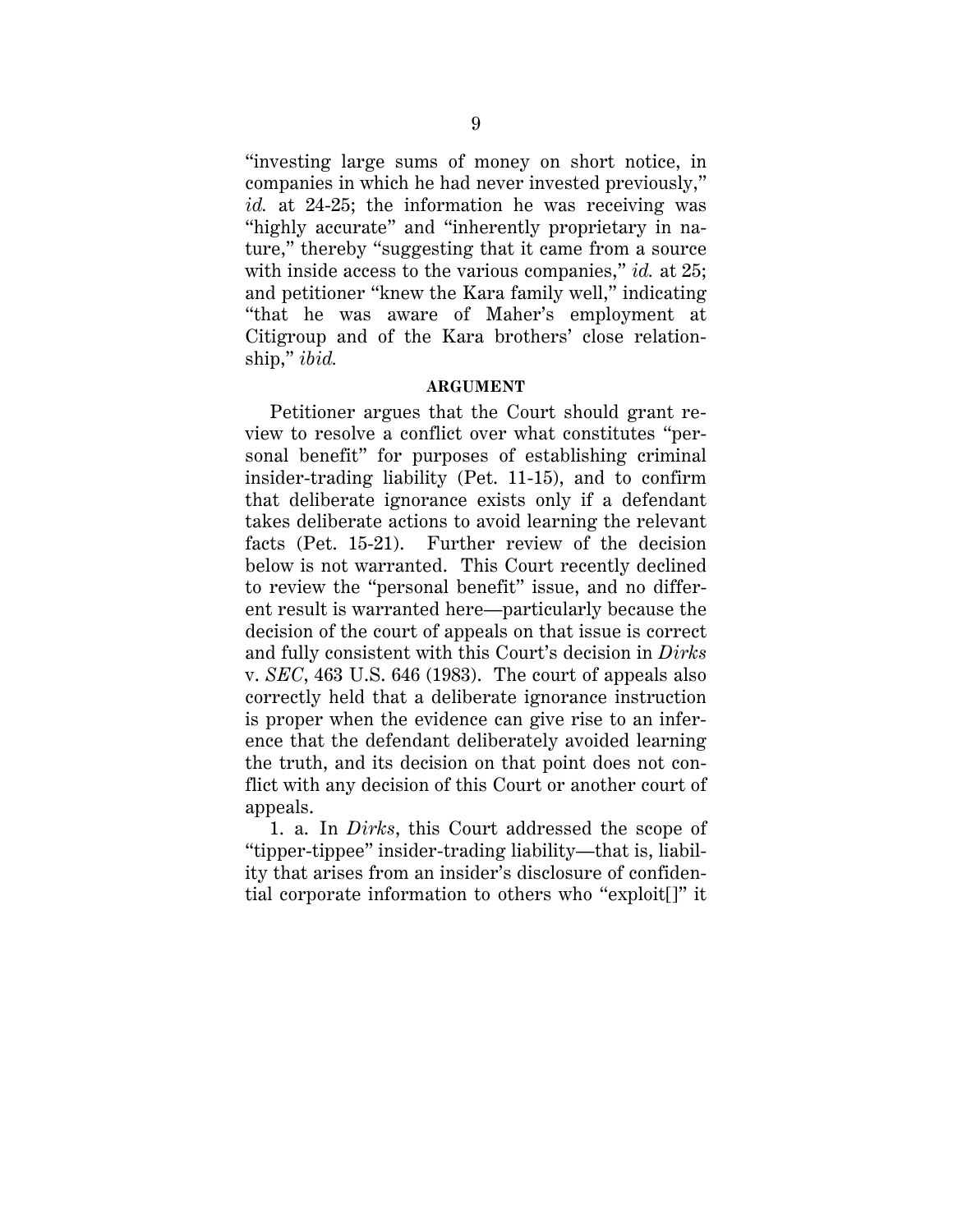for their "personal gain." 463 U.S. at 659. The Court explained that a tippee's duty is "derivative from \* \* \* the insider's duty." *Ibid*. Accordingly, "a tippee assumes a fiduciary duty \* \* \* when the insider has breached his fiduciary duty to the shareholders by disclosing the information to the tippee and the tippee knows or should know that there has been a breach." *Id.* at 660.<sup>[2](#page-14-0)</sup>

The test for a breach of duty by the insider, the Court held, is "whether the insider personally will benefit, directly or indirectly, from his disclosure." *Dirks*, 463 U.S. at 662. The Court identified two different sets of cases in which a factfinder may infer from "objective facts and circumstances" the existence of such a benefit. *Id.* at 663-664. First, "there may be a relationship between the insider and the recipient that suggests a *quid pro quo* from the latter, or an intention to benefit the particular recipient." *Id.* at 664; see *id.* at 663 (noting that "pecuniary gain or a reputational benefit that will translate into future earnings" amounts to a personal benefit). Second, "[t]he elements of fiduciary duty and exploitation of nonpublic information also exist when an insider makes a gift of confidential information to a trading relative or friend," as "[t]he tip and trade resemble trading by the insider himself followed by a gift of the profits to the recipient." *Ibid.*; see *Bateman Eichler, Hill Richards, Inc.* v. *Berner*, 472 U.S. 299, 311 n.21 (1985).

<span id="page-14-0"></span> $^{\rm 2}$  In addition, a "corporate 'outsider'" violates the securities laws by misappropriating nonpublic information for trading "in breach of a duty owed not to a trading party, but to the source of the information." *United States* v. *O'Hagan*, 521 U.S. 642, 652-653 (1997).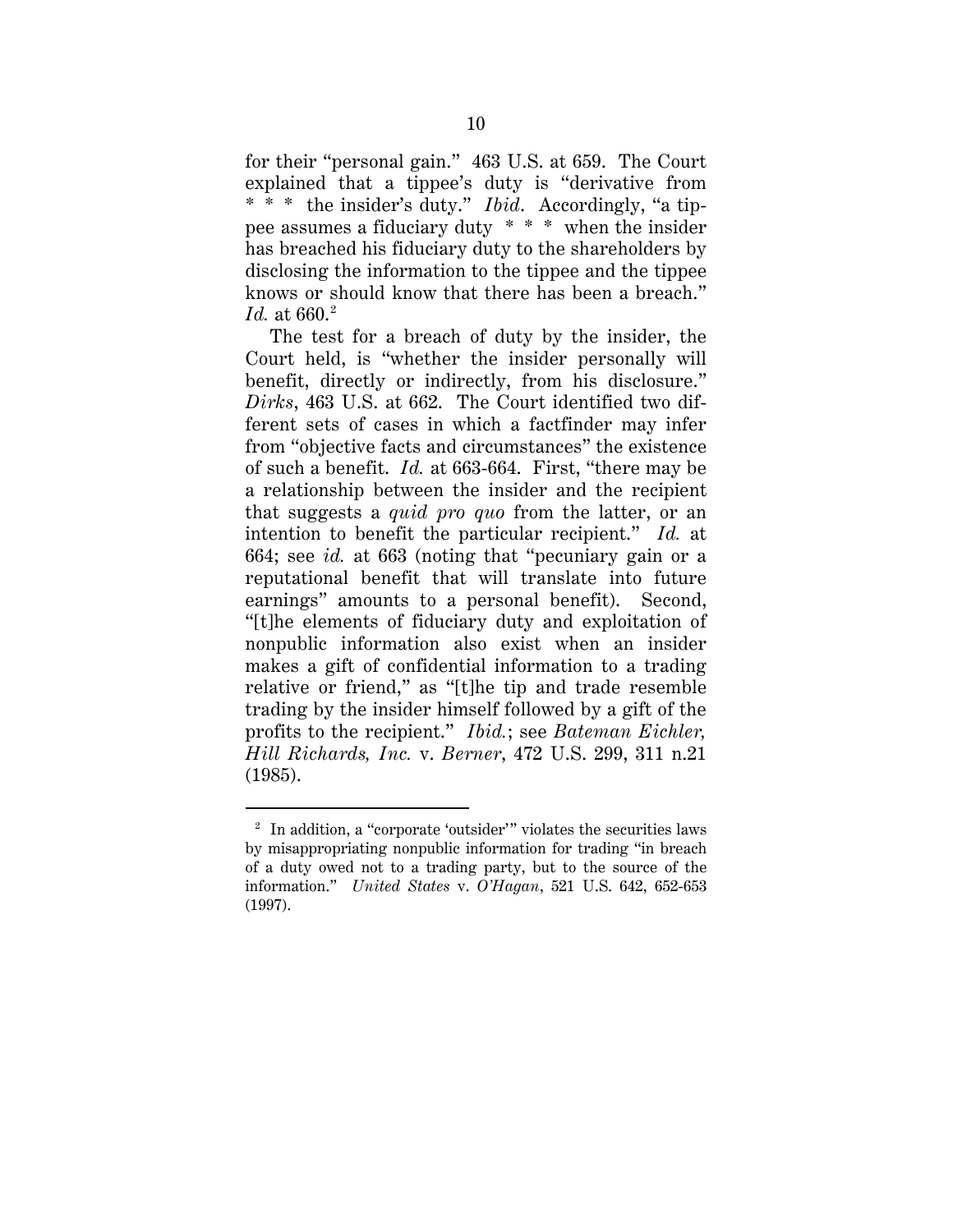Under that test, the Court concluded, "there was no actionable violation" in *Dirks* because the insiders in that case did not breach their duty to shareholders. 463 U.S. at 665; see *id.* at 667. The tippers "received no monetary or personal benefit for revealing [corporate] secrets, nor was their purpose to make a gift of valuable information." *Id.* at 667.

b. Petitioner argues (*e.g.*, Pet. 12) that the decision below applies a "personal benefit" test that conflicts with the Second Circuit's decision in *United States* v. *Newman*, 773 F.3d 438 (2014), cert. denied, 136 S. Ct. 242 (2015). In that case, the Second Circuit ruled that "[t]o the extent *Dirks* suggests that a personal benefit may be inferred from a personal relationship between the tipper and tippee,  $* * *$  such an inference is impermissible in the absence of proof of a meaningfully close personal relationship that generates an exchange that is objective, consequential, and represents at least a potential gain of a pecuniary or similarly valuable nature." *Id.* at 452.

The United States petitioned for a writ of certiorari in *Newman* on the ground that the Second Circuit's ruling erroneously departed from the definition of "personal benefit" set forth by this Court in *Dirks*—a definition that encompasses the benefit obtained from conferring a gift of information on a relative or friend. See U.S. Pet. 18-22 (No. 15-137) (*Newman* Pet.). The government pointed out in its petition the existence of a conflict between *Newman* and the Ninth Circuit's decision in the instant case. Although the facts of this case do demonstrate a "meaningfully close personal relationship" between Maher and Michael within the meaning of the *Newman* standard, in upholding petitioner's conviction the court below did not require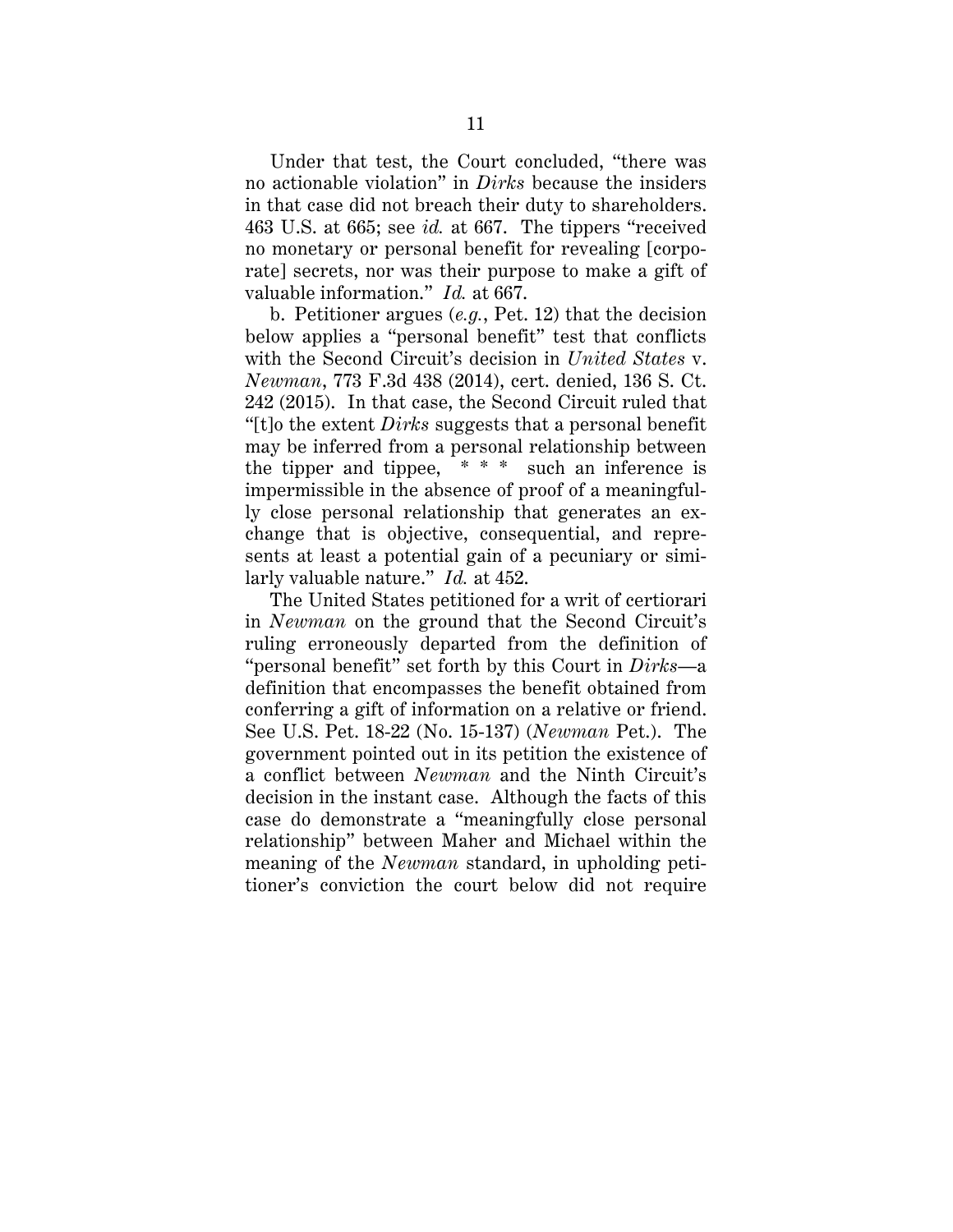evidence of an "objective" and "consequential" exchange between the brothers that presented a "potential gain" for Maher "of a pecuniary or similarly valuable nature." 773 F.3d at 452; see *Newman* Pet. 22- 24.

On October 5, 2015, this Court denied the government's petition in *Newman*. See 10/5/15 Order List. No different result is warranted here. The split in authority alleged in the petition in this case is precisely the same split in authority alleged in the *Newman* petition, see, *e.g.*, Pet. 14 ("this case presents the identical issue on which the government sought review in *Newman*"), and no meaningful developments have taken place in the short space of time since this Court considered and denied the *Newman* petition.[3](#page-16-0)

Petitioner asserts (Pet. 12-14) that this case presents a better vehicle than *Newman* did for this Court's review of the personal-benefit issue; he contends that the Second Circuit's ruling on the meaning of personal benefit was not outcome-determinative in that case because of a separate ruling about whether the defendants had knowledge of any benefit. But as the government explained in its *Newman* filings, the knowledge ruling was not an obstacle to this Court's review. The Second Circuit's erroneous personalbenefit ruling infected that court's knowledge ruling—

<span id="page-16-0"></span> <sup>3</sup> The *Newman* respondents stated in their briefs in opposition that some district courts had interpreted the Second Circuit's ruling narrowly. See, *e.g.*, Br. for Todd Newman in Opp. 29 (No. 15-137); see also, *e.g.*, *United States* v. *Melvin*, 2015 WL 7077258, at \*15 (N.D. Ga. Nov. 10, 2015); *SEC* v. *McGinnis*, 2015 WL 5643186, at \*18-\*19 (D. Vt. Sept. 23, 2015); *SEC* v. *Holley*, 2015 WL 5554788, at \*5 (D.N.J. Sept. 21, 2015). No Second Circuit decision since *Newman* has clarified its holding or addressed factual circumstances like those in this case.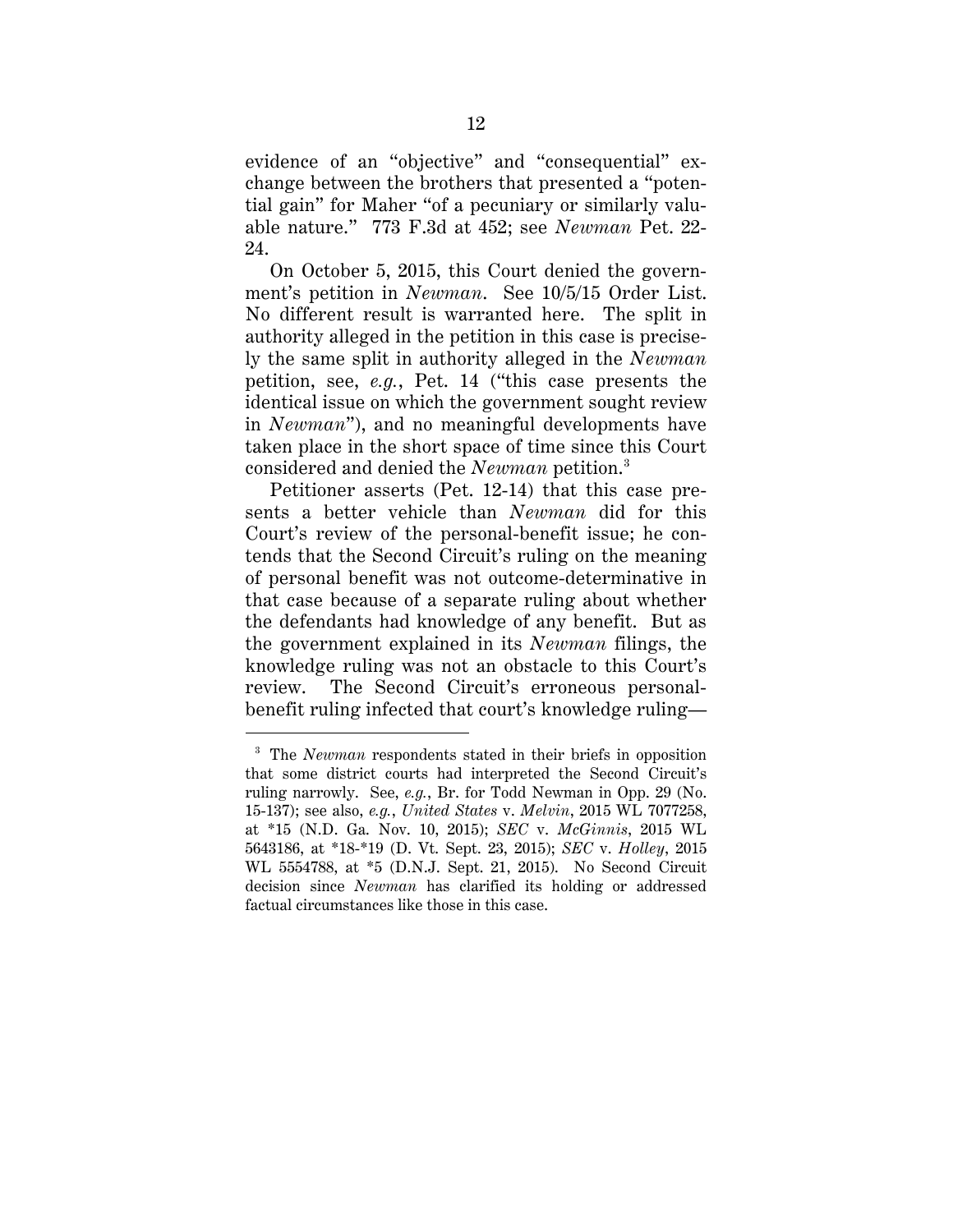and the outcome in *Newman* therefore might well have changed if this Court had deemed the Second Circuit's personal-benefit standard erroneous and remanded. See *Newman* Pet. 29-31; U.S. Reply Br. 6- 9 (No. 15-137).

Indeed, review is less warranted here than in *Newman* because the decision that petitioner urges this Court to review is correct and wholly consistent with *Dirks*. The court of appeals recited *Dirks*'s explanation that an insider personally benefits when he gifts confidential information to a trading relative or friend, and it correctly determined that this "holding of *Dirks* governs this case." Pet. App. 12. As the court stated, "Maher's disclosure of confidential information to Michael, knowing that he intended to trade on it, was precisely the 'gift of confidential information to a trading relative' that *Dirks* envisioned." *Ibid.* (quoting 463 U.S. at 664); see *ibid.* (reciting Maher's testimony that he tipped Michael to "benefit" him and to "fulfill whatever needs he had") (brackets omitted). The court of appeals thus faithfully applied this Court's precedent to reach a factually and legally correct result, and its decision should remain undisturbed.

2. Petitioner also contends (Pet. 15-21) that the court of appeals' affirmance of the district court's decision to give a deliberate ignorance instruction did not sufficiently enforce a requirement of "deliberate actions" and therefore conflicts with this Court's decision in *Global-Tech Appliances, Inc.* v. *SEB S.A.*, 131 S. Ct. 2060 (2011), and with the decisions of other courts of appeals. No such conflict exists. This Court has denied certiorari in a number other cases involv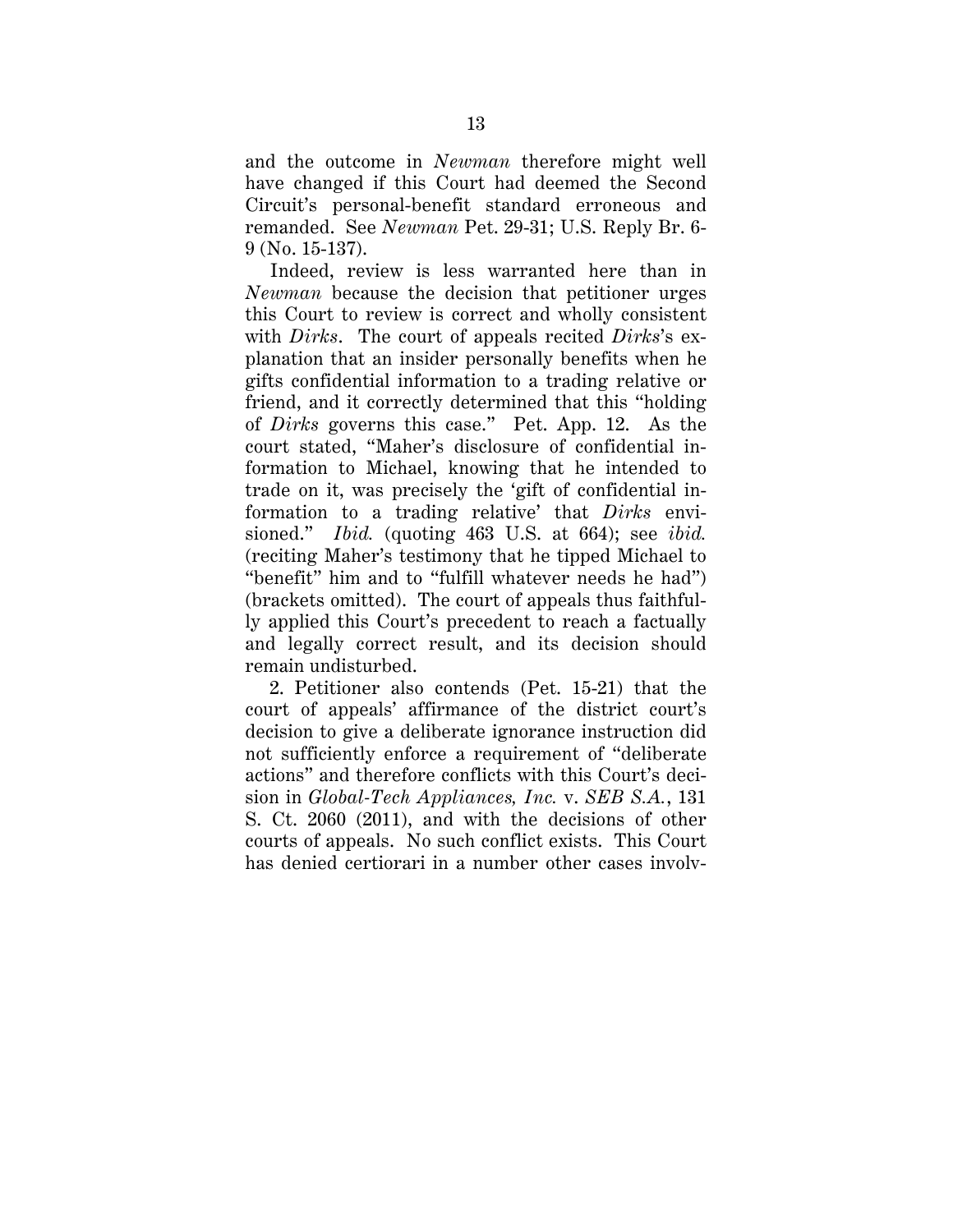ing the same issue,<sup>[4](#page-18-0)</sup> and the same result is warranted here.

a. The decision below is fully consistent with this Court's decision in *Global-Tech*. Indeed, the court of appeals discussed *Global-Tech* in determining that the district court's deliberate ignorance instruction was warranted by the evidence in this case.

i. *Global-Tech*, a civil patent case, concerned whether "a party who 'actively induces infringement of a patent' under 35 U.S.C. § 271(b) must know that the induced acts constitute patent infringement." 131 S. Ct. at 2063. The Court held that knowledge of the infringing nature of the acts is required under Section 271(b) and that the knowledge requirement could be satisfied by "willful blindness." *Id.* at 2068. To determine the standard that should be used to ascertain the existence of willful blindness in the patentinducement context, the Court looked to the criminal context, observing that "[t]he doctrine of willful blindness is well established in criminal law." *Ibid.* Surveying the courts of appeals, the Court explained that "[w]hile the Courts of Appeals articulate the doctrine of willful blindness in slightly different ways," they "all appear to agree on two basic requirements: (1) the defendant must subjectively believe that there is a high probability that a fact exists and (2) the defendant must take deliberate actions to avoid learning of that fact." *Id.* at 2070. The Court stated that "[w]e think these requirements give willful blindness an appropriately limited scope that surpasses recklessness and negligence." *Ibid.*

<span id="page-18-0"></span> <sup>4</sup> See, *e.g.*, *Bourke* v. *United States*, 133 S. Ct. 1794 (2013) (No. 12-531); *Brooks* v. *United States*, 133 S. Ct. 839 (2013) (No. 12-218).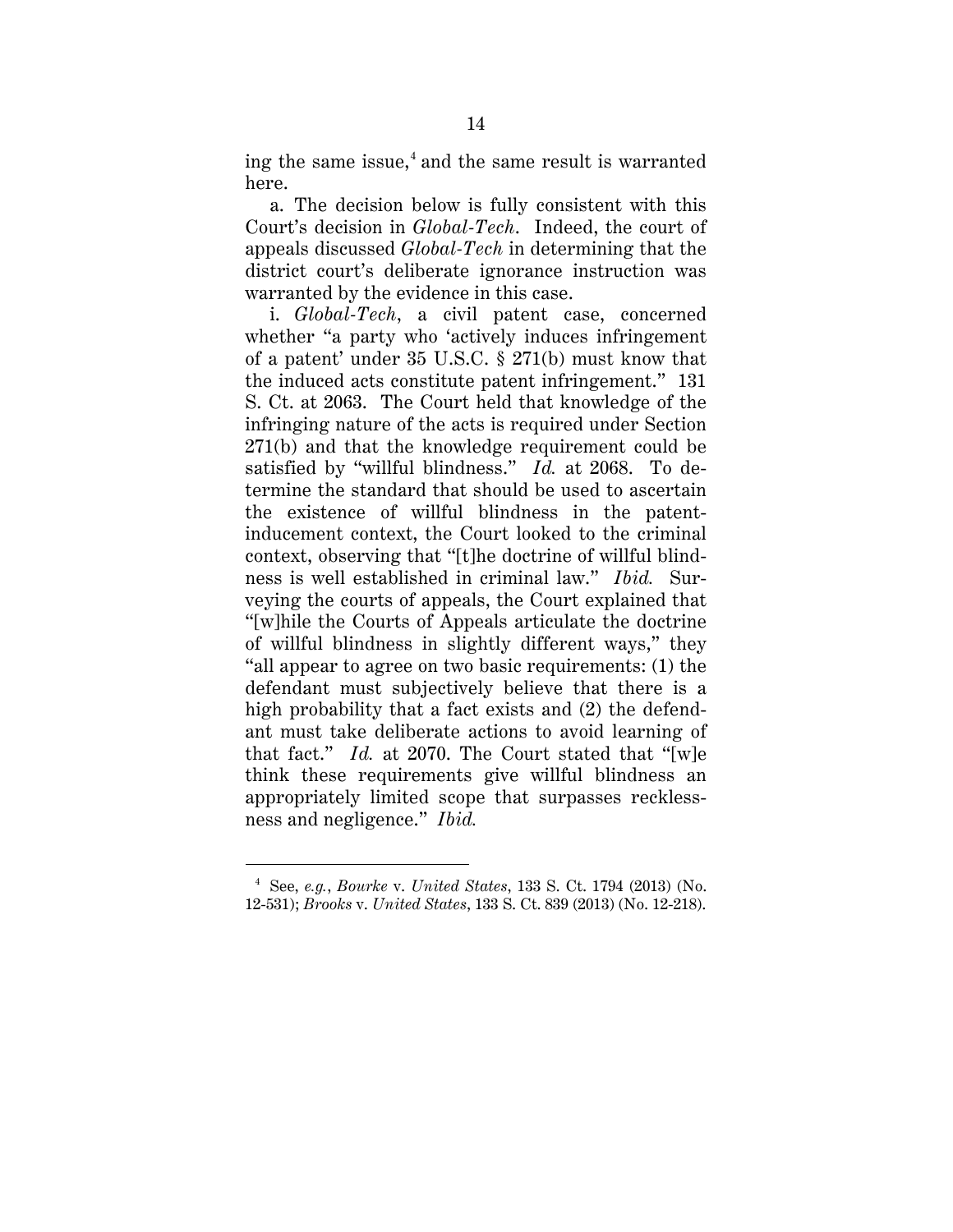The Court distilled these aspects of willful blindness from the varying formulations used by the courts of appeals. *Global-Tech*, 131 S. Ct. at 2070 n.9. For instance, the Court approvingly cited the Second Circuit's decision in *United States* v. *Svoboda*, 347 F.3d 471, 480 (2003), cert. denied, 541 U.S. 1044 (2004), which held that a willful blindness instruction is appropriate if the evidence shows that the defendant "was aware of a high probability of the disputed fact" and "deliberately avoided confirming that fact." See *Global-Tech*, 131 S. Ct. at 2070 n.9. The Court also cited a Fifth Circuit decision, see *ibid.*, that held that a willful blindness instruction is appropriate if the record supports inferences that the defendant was "subjectively aware of a high probability of the existence of" a fact and "purposely contrived to avoid learning" of it. *United States* v. *Freeman*, 434 F.3d 369, 378 (2005) (quoting *United States* v. *Scott*, 159 F.3d 916, 922 (5th Cir. 1998)).

The *Global-Tech* Court did not suggest that it intended its distillation of the "basic requirements" of willful blindness, 131 S. Ct. at 2070, to supersede or replace the range of circuit court formulations on which it relied. Rather, the Court's approving citation of varying verbal formulations of willful blindness demonstrates the opposite. These formulations, the Court recognized, in fact reflected "agree[ment]" on the core requirements of willful blindness, notwithstanding differences in the terminology. *Ibid.*

In evaluating the adequacy of the Federal Circuit's willful blindness standard, the Court examined whether that standard included the core requirements of willful blindness. *Global-Tech*, 131 S. Ct. at 2071. The Court concluded that the Federal Circuit had depart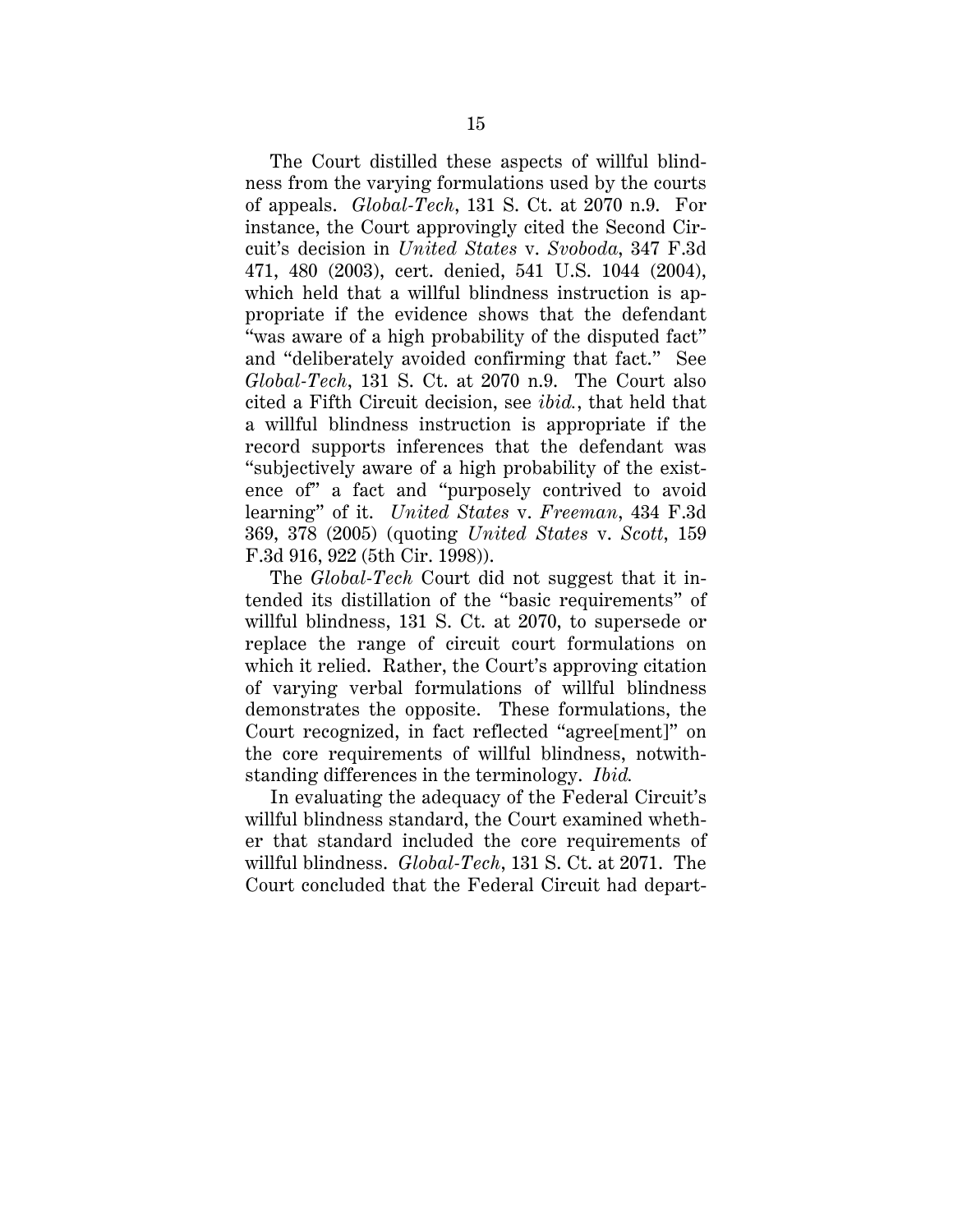ed from the "proper willful blindness standard" applied by the other courts of appeals because it required only a "known risk" of infringement and "deliberate indifference" to that risk, rather than a subjective belief that infringement has likely occurred and "active efforts \* \* \* to avoid knowing about the infringing nature of the activities." *Ibid.* The Court did not suggest that it found the Federal Circuit's standard inadequate because that court had used wording that was different from the Court's. Rather, the Court emphasized that the Federal Circuit's standard required only recklessness and was therefore substantively more lenient than the standard that the Court drew from the decisions of other courts of appeals. *Ibid.*

ii. In this case, the court of appeals found that the evidence supported the district court's decision to give a deliberate ignorance instruction. Pet. App. 23-25. That instruction charged the jury that petitioner should be deemed to have the requisite knowledge if he was "aware of a high probability that he obtained information that had been disclosed in violation of a duty of trust and confidence" and "deliberately avoided learning the truth"—but not if he was merely "careless or reckless." *Id.* at 38-39.

The court of appeals' decision is not in any tension with *Global-Tech*. Petitioner contends (Pet. 16-21) that the court's analysis omits the second requirement of *Global-Tech*'s willful blindness formulation: that the defendant took "deliberate actions" to avoid learning of the fact at issue. To the contrary, the court of appeals applied that requirement. The court correctly explained that the evidence in this case, which showed that petitioner had overwhelming reasons to believe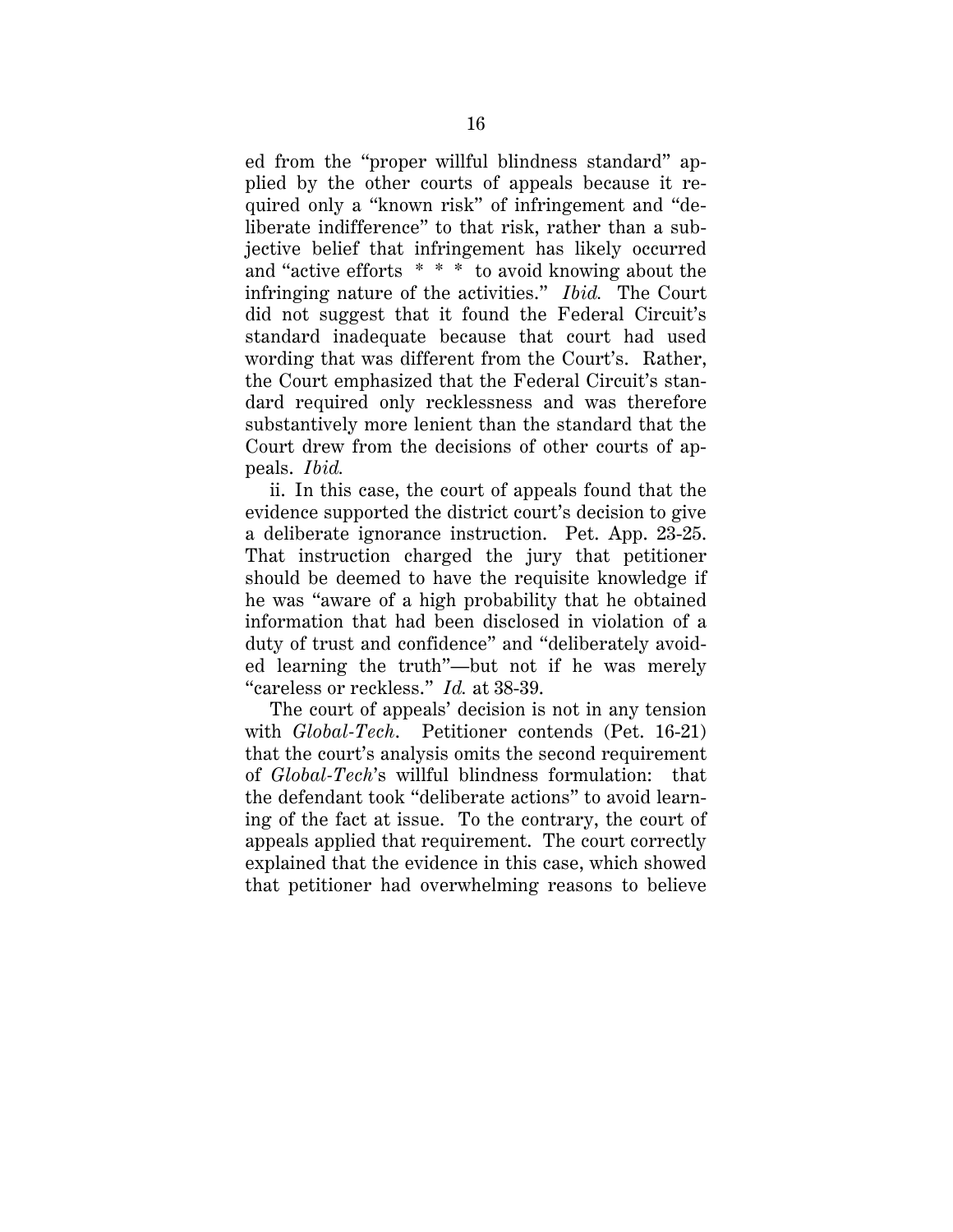that the information on which he traded came from an insider who was breaching a fiduciary duty, either demonstrated the existence of actual knowledge or gave rise to an inference that petitioner "deliberately refrained from asking" about the source of the information, Pet. App. 25; see *id.* at 24—that is, in the words of the jury instruction, that he deliberately avoided learning the truth. That analysis clearly connotes that petitioner must have taken steps to avoid discovering key information about the corrupt insider trading scheme. It is difficult to imagine how a person could deliberately avoid learning of a fact without engaging in some sort of deliberate conduct. Thus, the court of appeals' ruling is consistent with *Global-Tech*'s statement that a finding of willful blindness requires sufficient evidence that a defendant took "deliberate actions to avoid confirming a high probability of wrongdoing." 131 S. Ct. at 2070; see *id.* at 2070 n.9 (approvingly citing instructions requiring that a defendant "intentionally failed to investigate th[e] facts" or "purposely closed his eyes to avoid knowing" facts).

Petitioner also insists that the court of appeals' analysis would permit a finding of willful blindness where a defendant had been only reckless or negligent, contrary to *Global-Tech*'s strictures. That is not so. *Global-Tech* held that two "basic requirements" for a finding of willful blindness—knowledge of a high probability that the fact exists and deliberate efforts to avoid learning of it—"properly give willful blindness an appropriately limited scope that surpasses recklessness and negligence." 131 S. Ct. at 2070. Because the court of appeals applied both requirements set forth in the *Global-Tech* formulation, the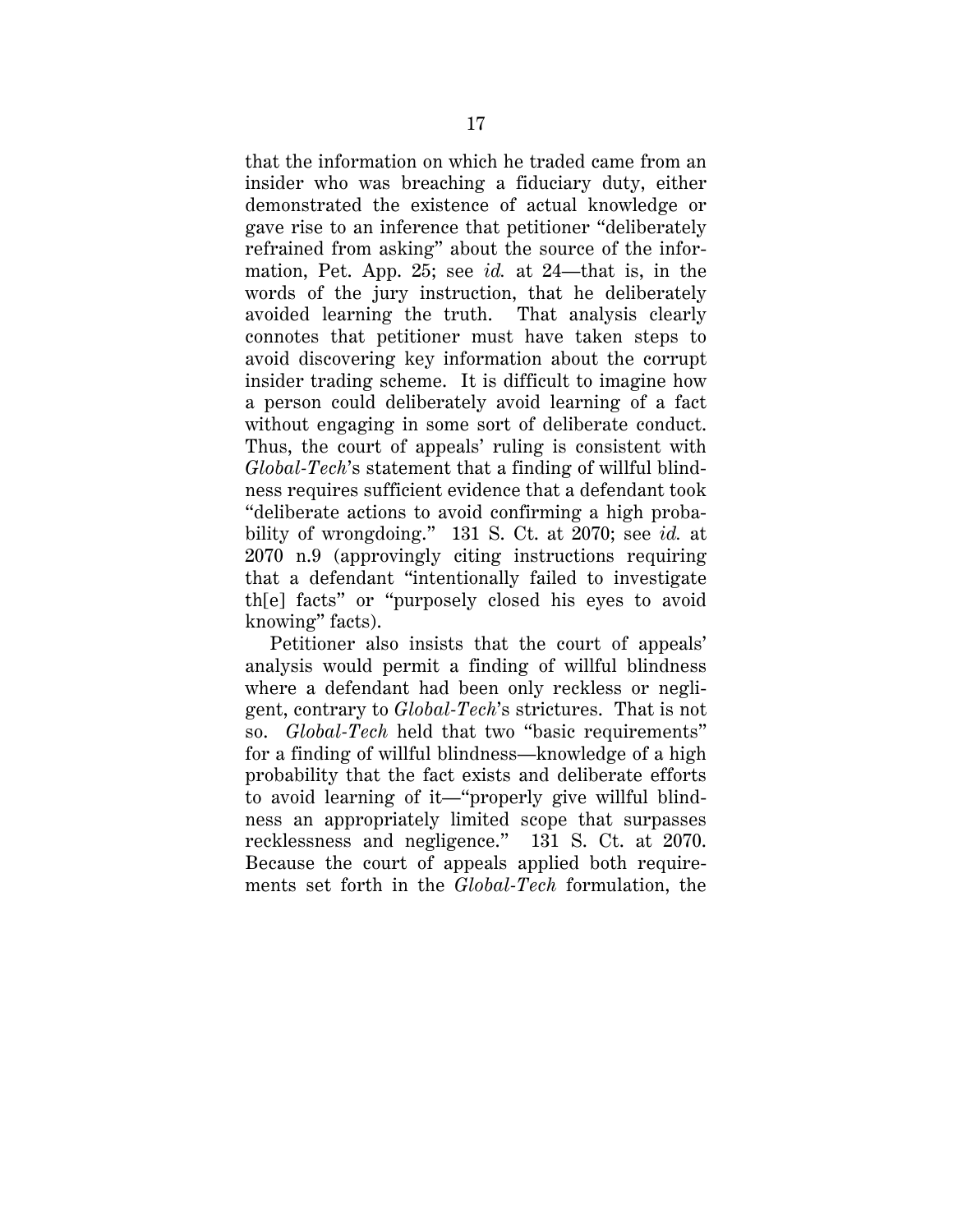court's analysis did not permit the willful blindness issue to go to the jury based on evidence of recklessness or negligence alone.

Petitioner's insistence that he was subjected to a test for willful blindness that improperly reduced the legal standard to mere recklessness or negligence is especially unwarranted in light of the fact that the district court instructed the jury in this case that it could not find such blindness if it found "that [petitioner] was simply careless or reckless." Pet. App. 39. Given the "almost invariable assumption of the law that jurors follow their instructions," *Richardson* v. *Marsh*, 481 U.S. 200, 206 (1987), no risk exists that the properly instructed jury found willful blindness on the basis of reckless or negligent actions.

b. Contrary to petitioner's argument (Pet. 19), the decision below is also consistent with the Seventh Circuit's decision in *United States* v. *Macias*, 786 F.3d 1060 (2015).

In *Macias*, the government's case rested on the proposition that the defendant knew that money he was transporting from the United States to Mexico was drug proceeds—but the defendant testified that he thought it was proceeds from smuggling aliens. 786 F.3d at 1061. The defendant "never asked what was being smuggled, and so (if his testimony is believed) never was disabused of his assumption that it was people, not drugs, that were being smuggled." *Ibid.*

The Seventh Circuit held that the evidence did not support the district court's decision to give a willful blindness instruction. The court stated that it was unlikely that Macias had any reason to suspect that the money was drug proceeds as opposed to immi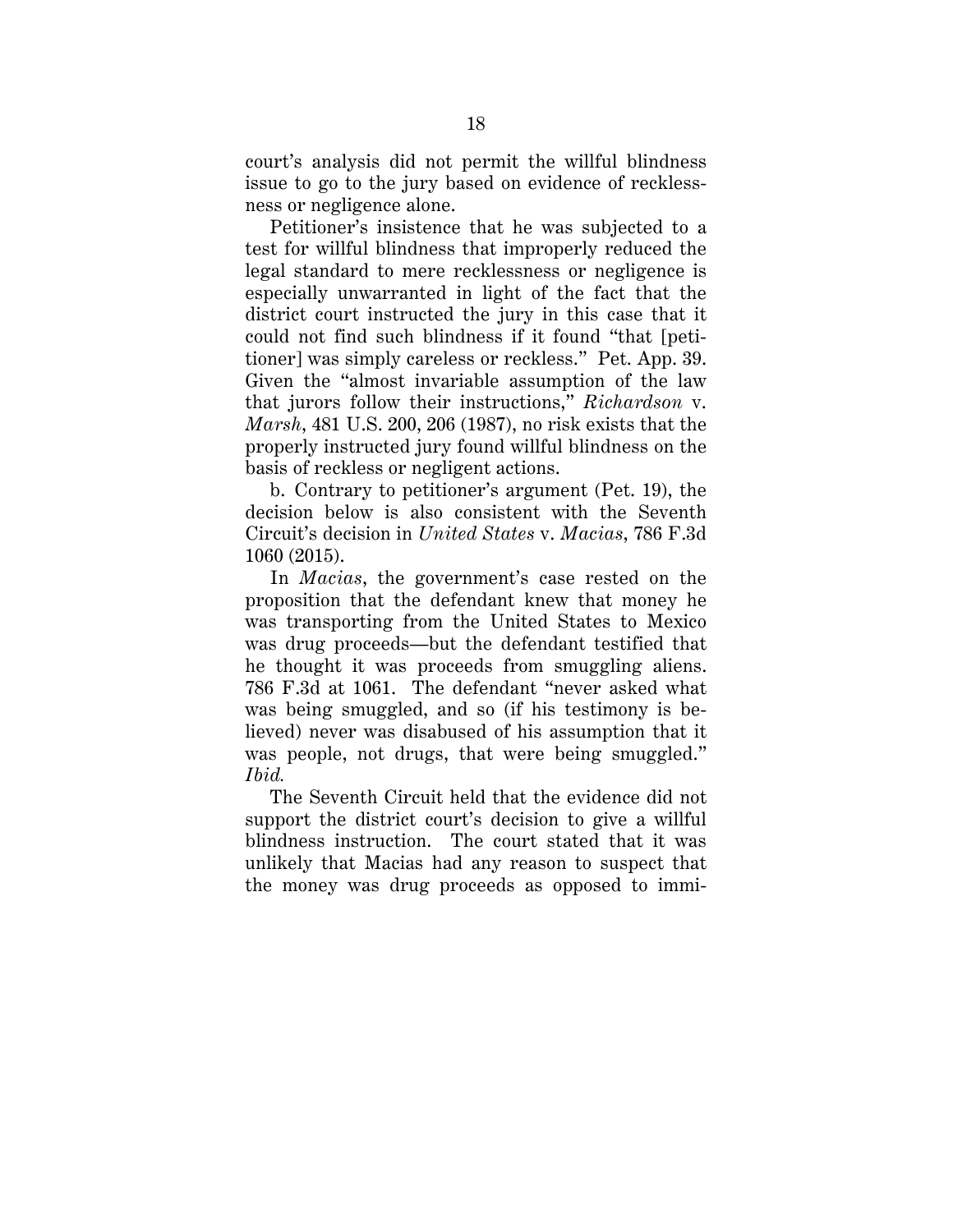grant-smuggling proceeds. Indeed, he had reason to think the latter—and, the Seventh Circuit explained, "[i]t seems more likely that the cartel would not have told him what it was smuggling. For he had no need to know—and sophisticated gang members, like naval officers, know that 'loose lips sink ships.'" *Macias*, 786 F.3d at 1062; see *ibid.* (stating that no evidence existed that Macias suspected "he might be working for a drug cartel" and "took active steps to avoid having his suspicions confirmed"). The court acknowledged that "there indeed are circumstances in which a failure to ask questions is unnatural," but held that the facts before it did not amount to such circumstances. *Id.* at 1063.

That holding is consistent with the court of appeals' decision below. Unlike Macias, petitioner had "ample reasons" to suspect the critical facts and to seek to confirm them, and it is therefore reasonable to infer that his failure to do so involved a deliberate act. Petitioner was investing "large sums of money on short notice, in companies in which he had never invested previously"; the information on which he based the trades "was both highly accurate and inherently proprietary in nature, suggesting that it came from a source with inside access to the various companies"; and he "knew the Kara family well," indicating "that he was aware of Maher's employment at Citigroup and of the Kara brothers' close relationship." Pet. App. 24-25. Thus, as the court of appeals observed, the jury "could rationally have concluded that the reason [petitioner] did not know" that the information he got from Michael originated with Maher "was that he deliberately refrained from asking." *Id.* at 25. In light of this, a decision by petitioner not to confirm the nature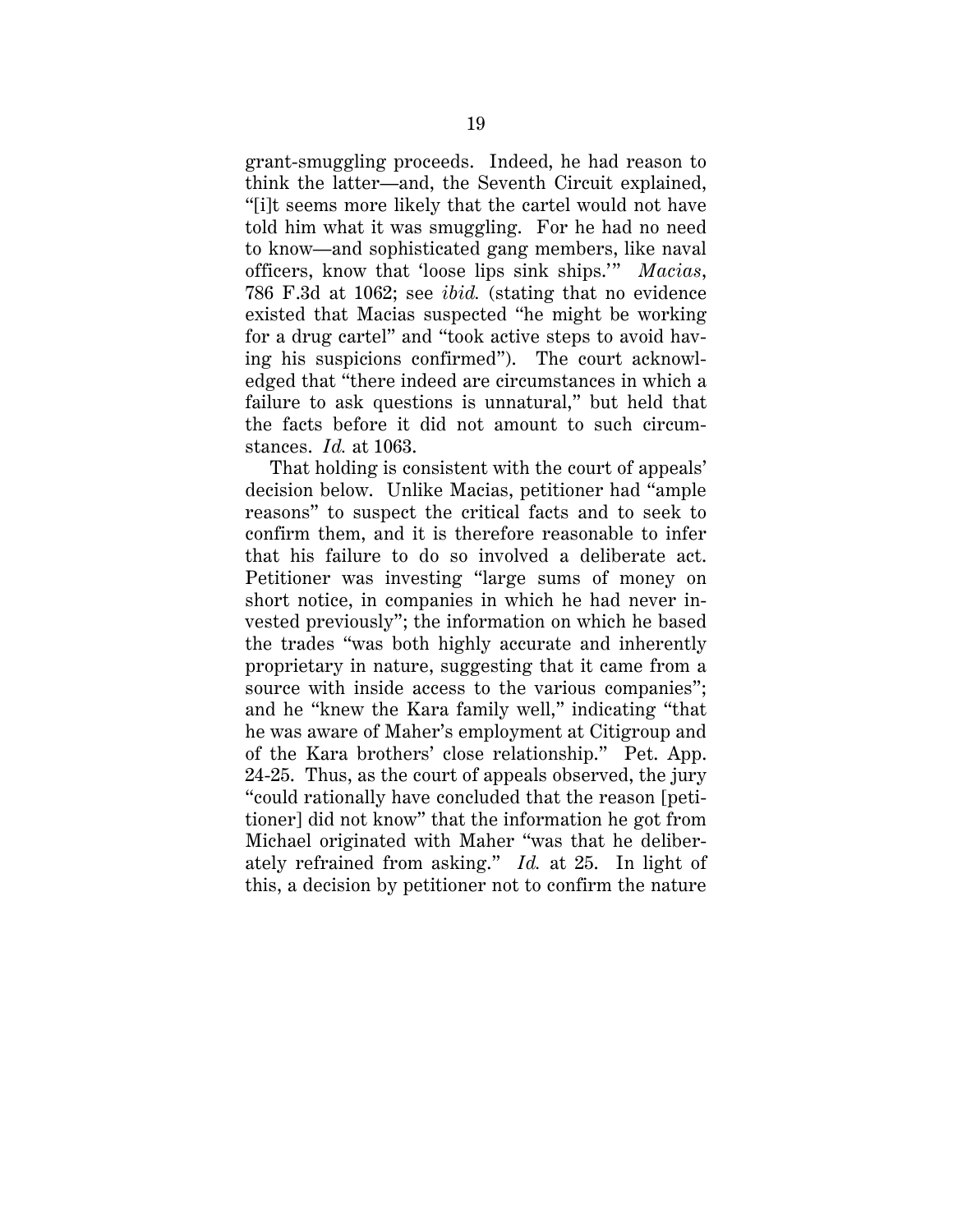of the tips was deliberate action in ways that Macias's mere failure to inquire—in a circumstance where he had no reason to think to inquire—was not. Macias merely "failed to display curiosity," *Macias*, 786 F.3d at 1063; in contrast, to the extent that petitioner did not have actual knowledge, he deliberately (and unnaturally) acted to avoid substantiating that which he must have thought to be true.

c. Petitioner suggests (Pet. 20) the existence of some general confusion or disharmony in the courts of appeals, asserting that various circuits "have had varied responses to *Global-Tech*." That suggestion is misguided. *Global-Tech* does not suggest that lower courts must adopt the precise verbal formulation that the Court used to synthesize the standards employed by the courts of appeals, and those courts are enforcing the core requirements identified in *Global-Tech*.

Petitioner points out (Pet. 20 & n.8) that the Third and Eighth Circuits have changed their pattern instructions on deliberate ignorance to track the *Global-Tech* formulation more closely. That linguistic change is permissible, but it does not suggest any substantive disagreement. And, in any event, the pattern instructions on which petitioner relies cannot create a circuit conflict warranting this Court's review, because those instructions, like all pattern instructions, are not intended to bind courts, but are instead merely "helpful suggestions." *United States* v. *Norton*, 846 F.2d 521, 525 (8th Cir. 1988); see *United States* v. *Maury*, 695 F.3d 227, 259 (3d Cir. 2012), cert. denied, 133 S. Ct. 1600 (2013).

Petitioner also cites (Pet. 20 & n.10) to decisions from the First, Fifth, Sixth, and Eleventh Circuits that he says "upheld willful blindness instructions that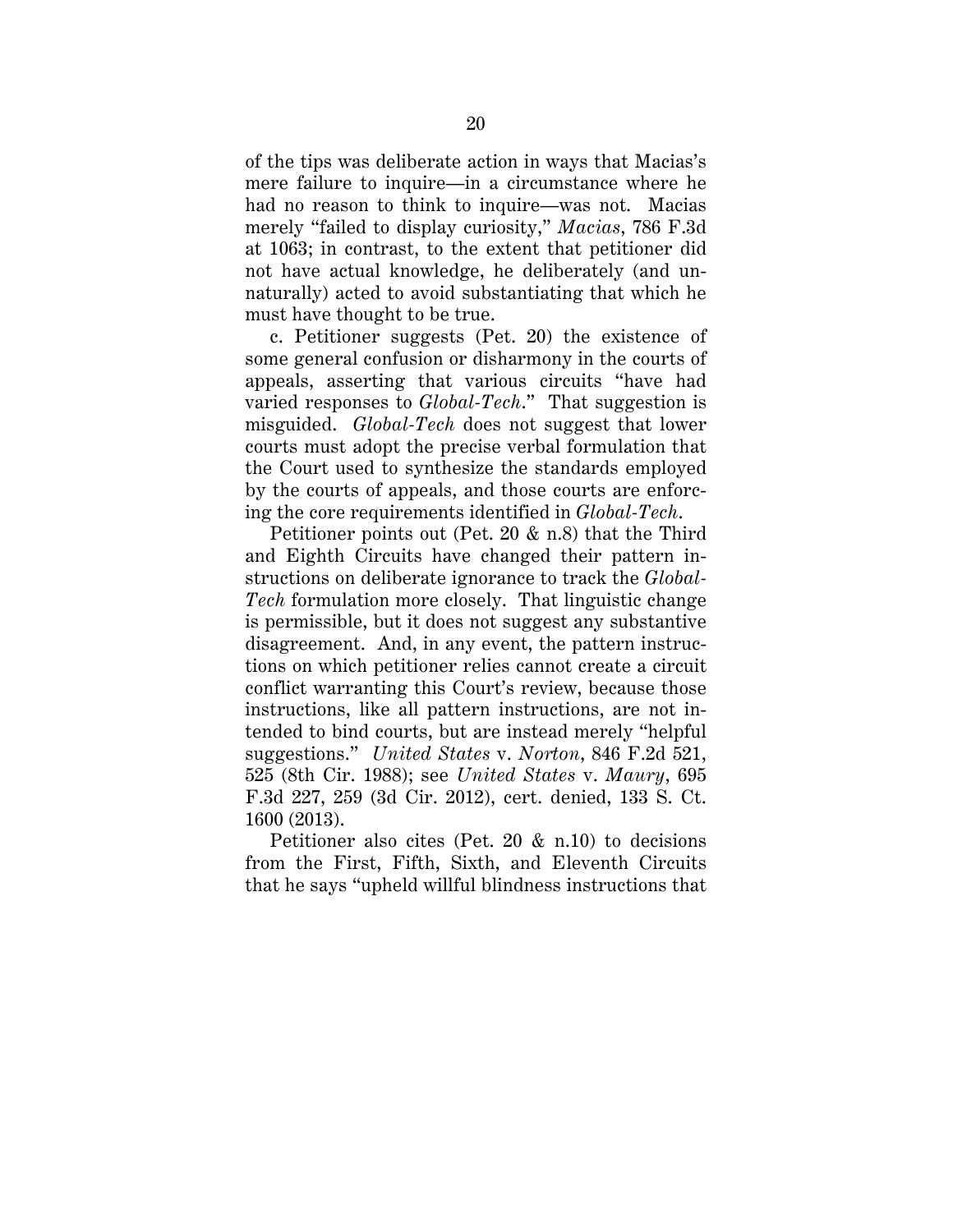omit any requirement that the defendant take deliberate actions to avoid knowledge." But none of those decisions is in any conflict with *Global-Tech* either. Each of them involves instructions substantially similar to the instructions at issue in cases that this Court favorably cited in *Global-Tech*. See *United States* v. *Reichert*, 747 F.3d 445, 451 (6th Cir. 2014) (upholding instruction substantially the same as the instruction upheld in *United States* v. *Holloway*, 731 F.2d 378, 380-381 (6th Cir. 1984) (per curiam), which this Court favorably cited in *Global-Tech*, 131 S. Ct. at 2070 n.9); *United States* v. *Grant*, 521 Fed. Appx. 841, 847-848 (11th Cir. 2013) (unpublished) (finding no plain error in deliberate ignorance instruction and noting that the instruction "matched almost verbatim" the instruction upheld in *United States* v. *Perez-Tosta*, 36 F.3d 1552 (11th Cir. 1994), cert. denied, 515 U.S. 1145 (1995), which this Court favorably cited in *Global-Tech*, 131 S. Ct. at 2070 n.9); *United States* v. *Denson*, 689 F.3d 21, 24-25 (1st Cir. 2012) (upholding instruction that tracked the instruction upheld in *United States* v. *Perez-Melendez*, 599 F.3d 31, 41 (1st Cir. 2010), which was itself favorably cited in *Global-Tech*, 131 S. Ct. at 2070 n.9), cert. denied, 133 S. Ct. 996 (2013); *United States* v. *Brooks*, 681 F.3d 678, 702-703 (5th Cir. 2012) (upholding instruction materially similar to the instruction upheld in *Freeman*, 434 F.3d at 378, which this Court favorably cited in *Global-Tech*, 131 S. Ct. at 2070 n.9), cert. denied, 133 S. Ct. 836, 133 S. Ct. 837, and 133 S. Ct. 839 (2013).

d. In any event, this case is a poor vehicle for consideration of a *Global-Tech* issue, because any error with respect to the deliberate ignorance instruction here was harmless and therefore not reversible. See